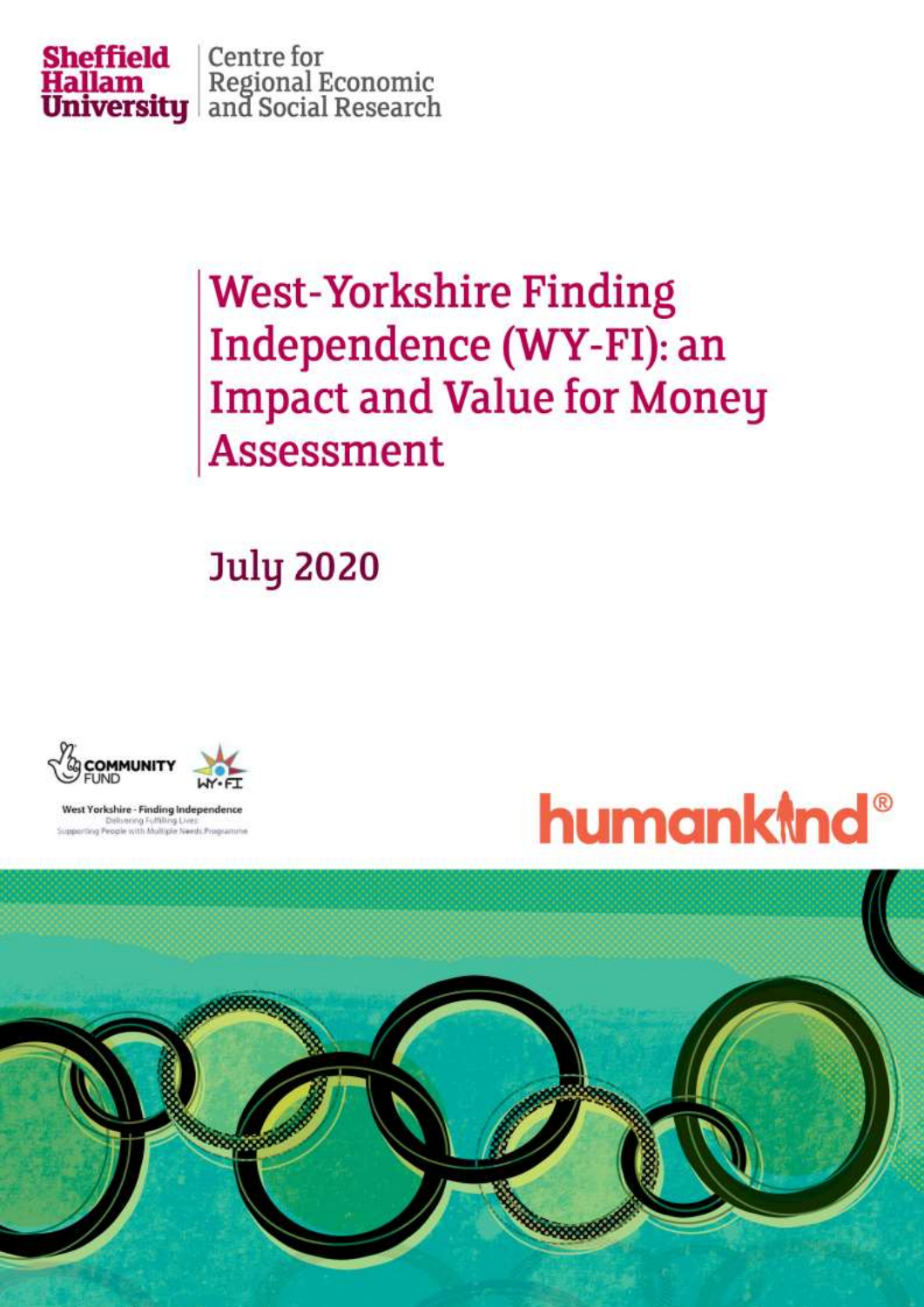## **West Yorkshire Finding Independence: an Impact and Value for Money Assessment**

## **Authors:**

Ian Wilson Rich Crisp

July 2020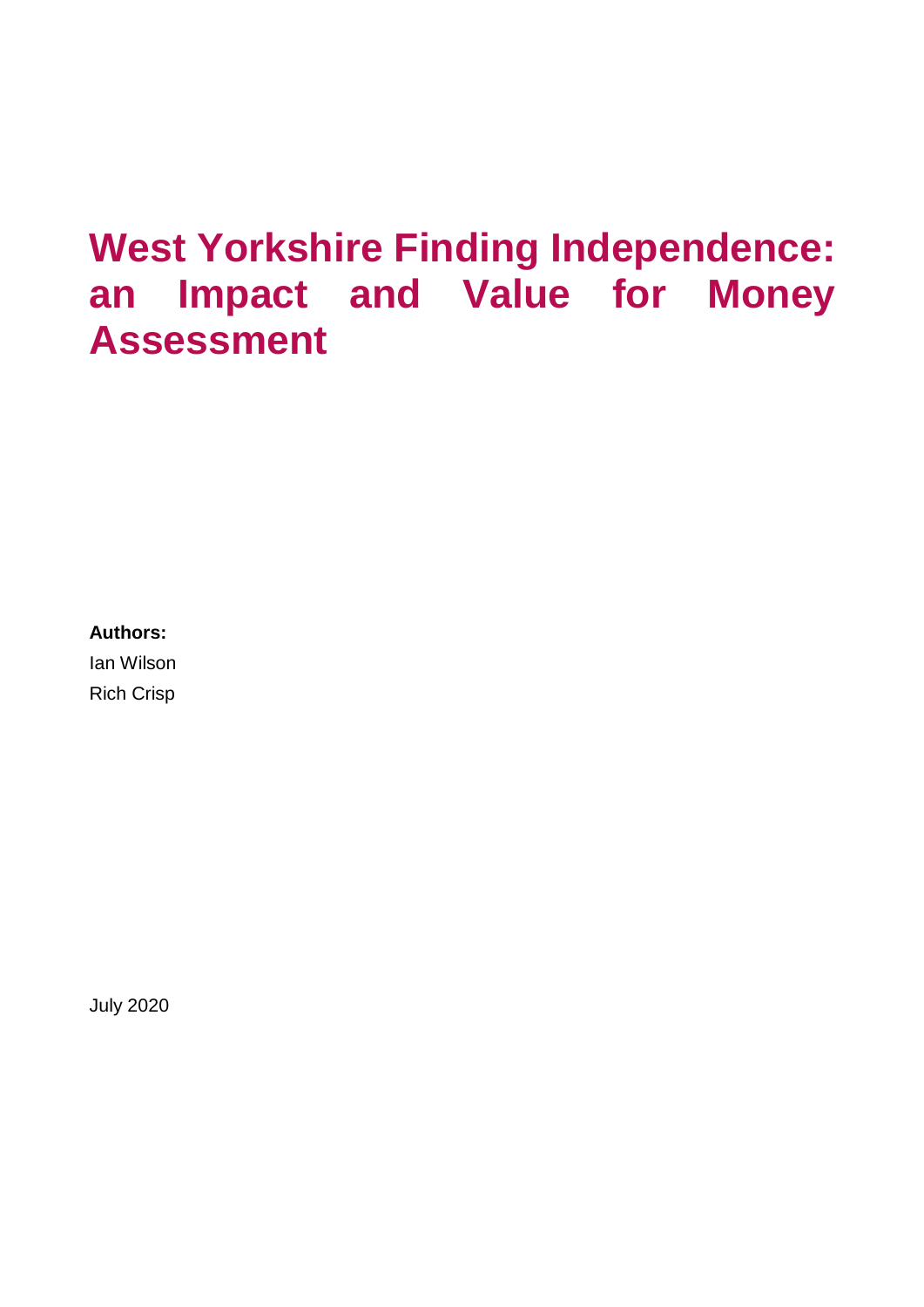# **Acknowledgements**

The authors would like to thank Mark Crowe, Anthony Leeman and Geoff Doyle at Humankind for consistent help and support in producing the analysis underpinning this report. This was a genuinely co-produced element of the evaluation.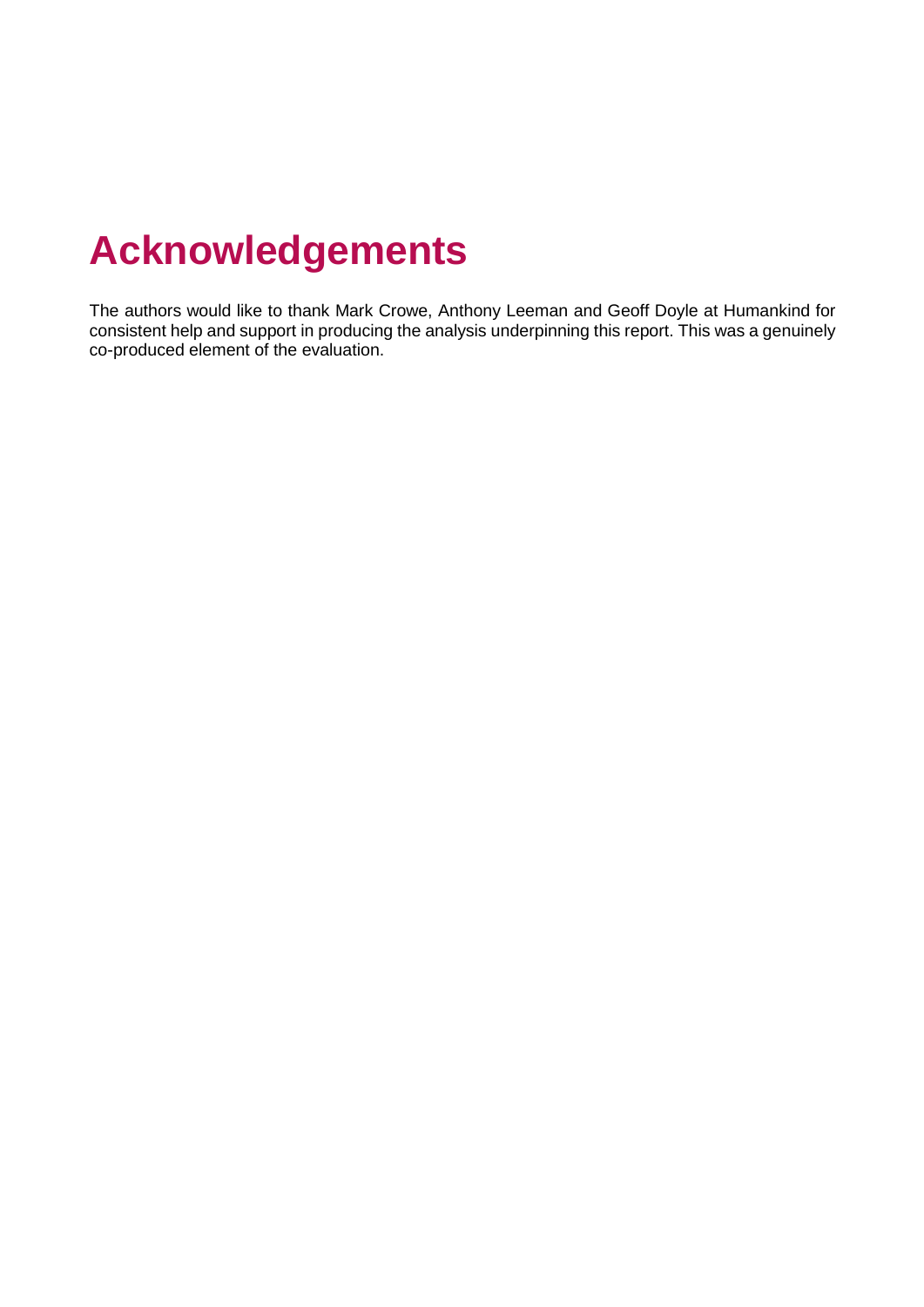# **Contents**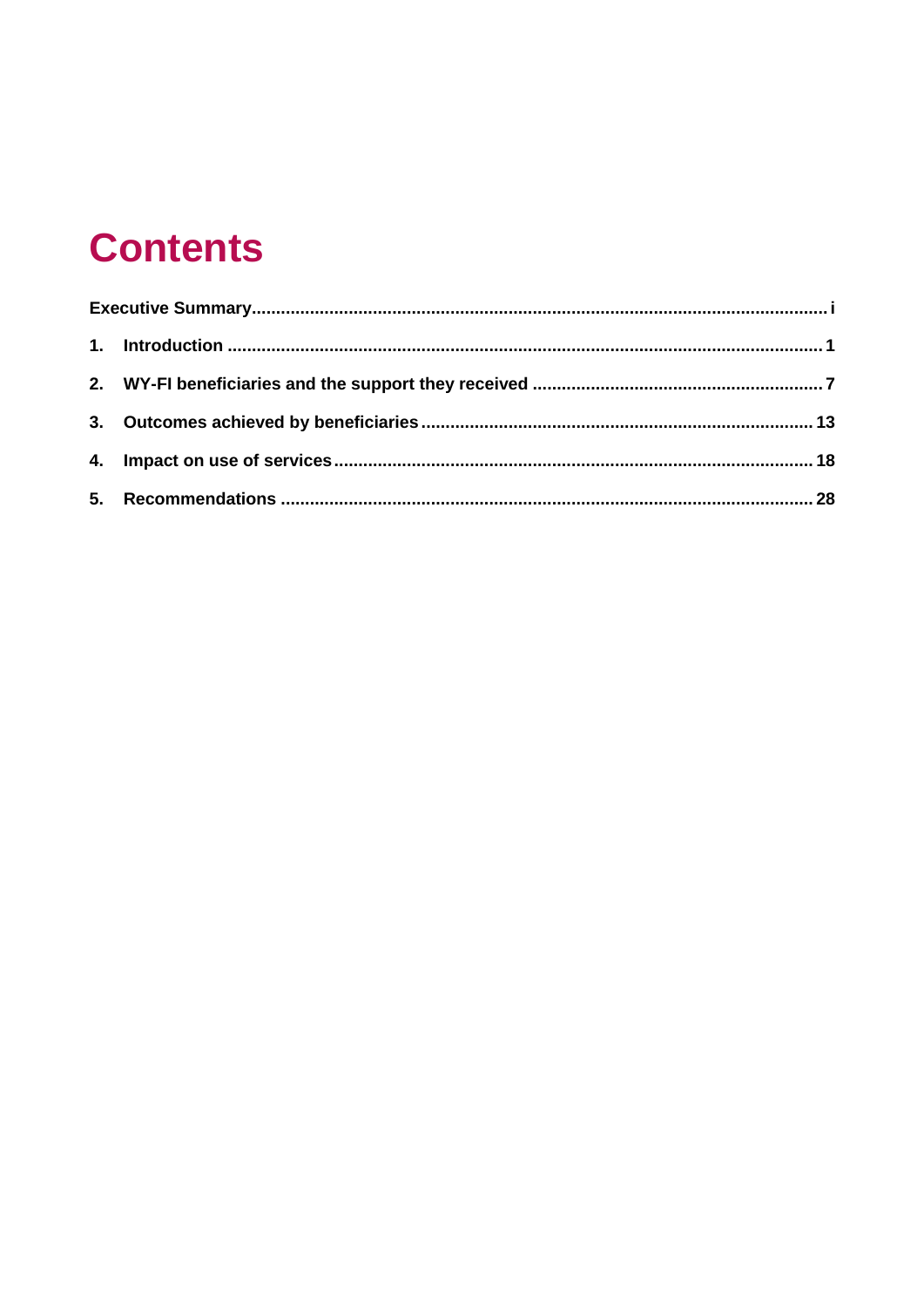# <span id="page-4-0"></span>**Executive Summary**

This report provides an Impact and Value for Money (VFM) assessment of the West Yorkshire Finding Independence (WY-FI) programme. It considers the service's cost (Inputs); the number of people it has supported and the support it has provided (the Outputs and Activity); and the difference this support has made (the Outcomes) as well as calculating cost efficiency and cost effectiveness. Key findings include:

- It is estimated that total WY-FI expenditure from January 2014 to the end of December 2019 was £9,426,000. Just under two thirds of this comprises staffing costs.
- By the end of December 2019, 822 beneficiaries had started on the WY-FI service; of whom 28 had two starts and one had three separate starts. This is greater than the revised target of 800.
- The average cost per beneficiary is £11,467. This represents the cost efficiency of the WY-FI service.
- All WY-FI beneficiaries displayed multiple and complex needs. The majority of beneficiaries (56 per cent) were identified as having all four HARM needs: Homelessness, Addiction, Re-offending and Mental Ill Health. A further 39 per cent had three needs. In additional a third of beneficiaries (275 beneficiaries) identified as having a long-term health problem or disability.
- Substantial support has been provided to most beneficiaries over a sustained period of time. On average WY-FI beneficiaries received 4.3 different forms of support (out of nine possible forms). Analysis of time in the Navigator caseload reveals on average beneficiaries had received support for over 537 days (approximately 18 months).
- A majority of beneficiaries achieved positive progression across a range of outcomes. These included:
	- 426 beneficiaries who had a planned exit (57 per cent of exited beneficiaries); the average cost per beneficiary who had a planned exit is £22,217.
	- Average HOS scores improved 12 points between their baseline and last/latest assessments; from 28 points to 40 points. At an individual beneficiary level, 67 per cent had an improvement in their HOS score. The average cost per beneficiary who has an improved HOS score is £17,176.
	- Average NDTA scores improved nine points between their baseline and last/latest assessments: from 35 points to 26 points (where a lower score implies an improvement). Fully 74 per cent of beneficiaries reported an improvement. The average cost per beneficiary who had an improved NDTA score was £15,461.
- Overall WY-FI is found to increase its beneficiaries' wider service use costs. The expected increase in service costs is £5,584 per beneficiary over six quarters compared to the baseline. This implied for every £1 of WY-FI expenditure there is a further £0.49 in wider service costs.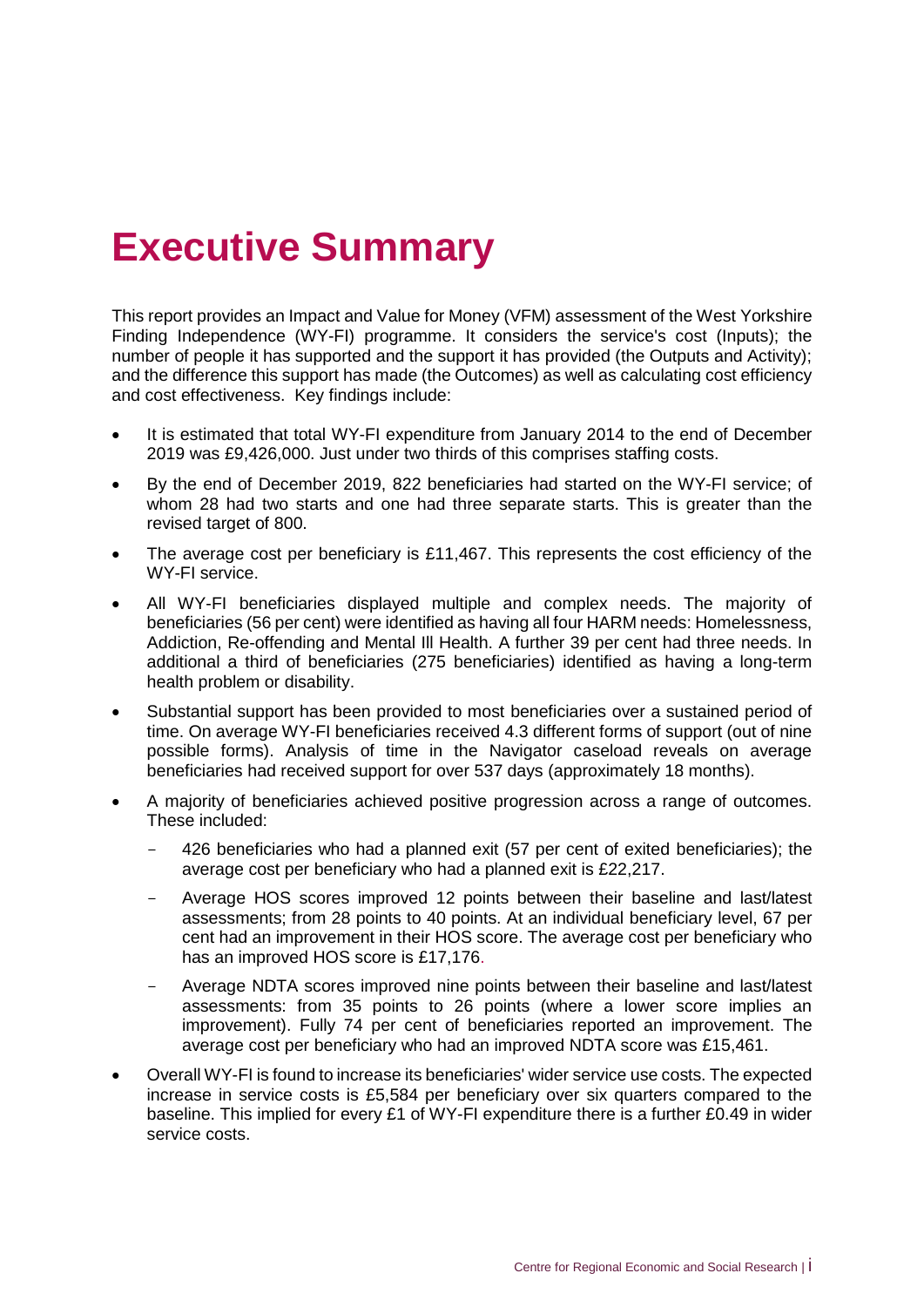- However this needs be put into context:
	- Service usages with increased costs tend to be positive treatment services. Many of these will be to address previously untreated conditions. These costs will reduce over time and are likely to prevent longer-term, often more expensive and reactive, service usages.
	- Increased costs were identified despite beneficiaries reporting positive outcomes on other metrics, for example HOS and NDTA scores. This suggests that improvements in HOS and NDTA scores have been achieved *because of* the increases in wider service use costs. Therefore cost increases, at least in the short term, should be seen as a positive, rather than a negative, effect of WY-FI.
	- Ensuring beneficiaries achieve a planned exit is important to limit or reduce costs. Analysis revealed that average service usage costs increased by a far greater amount for beneficiaries with an unplanned exit (£7,813) compared to beneficiaries who had a planned exit (£2,543). However this also shows that achieving a planned exit is still associated with some increased service use costs beyond the WY-FI service, to address beneficiary needs and promote independence.
	- Finally, addressing factors which may lead to a prison stay should be prioritised. More detailed analysis identified a large difference in the increase in service use costs between beneficiaries who recorded a prison stay after starting on WY-FI compared to those who did not: £10,624 and £515.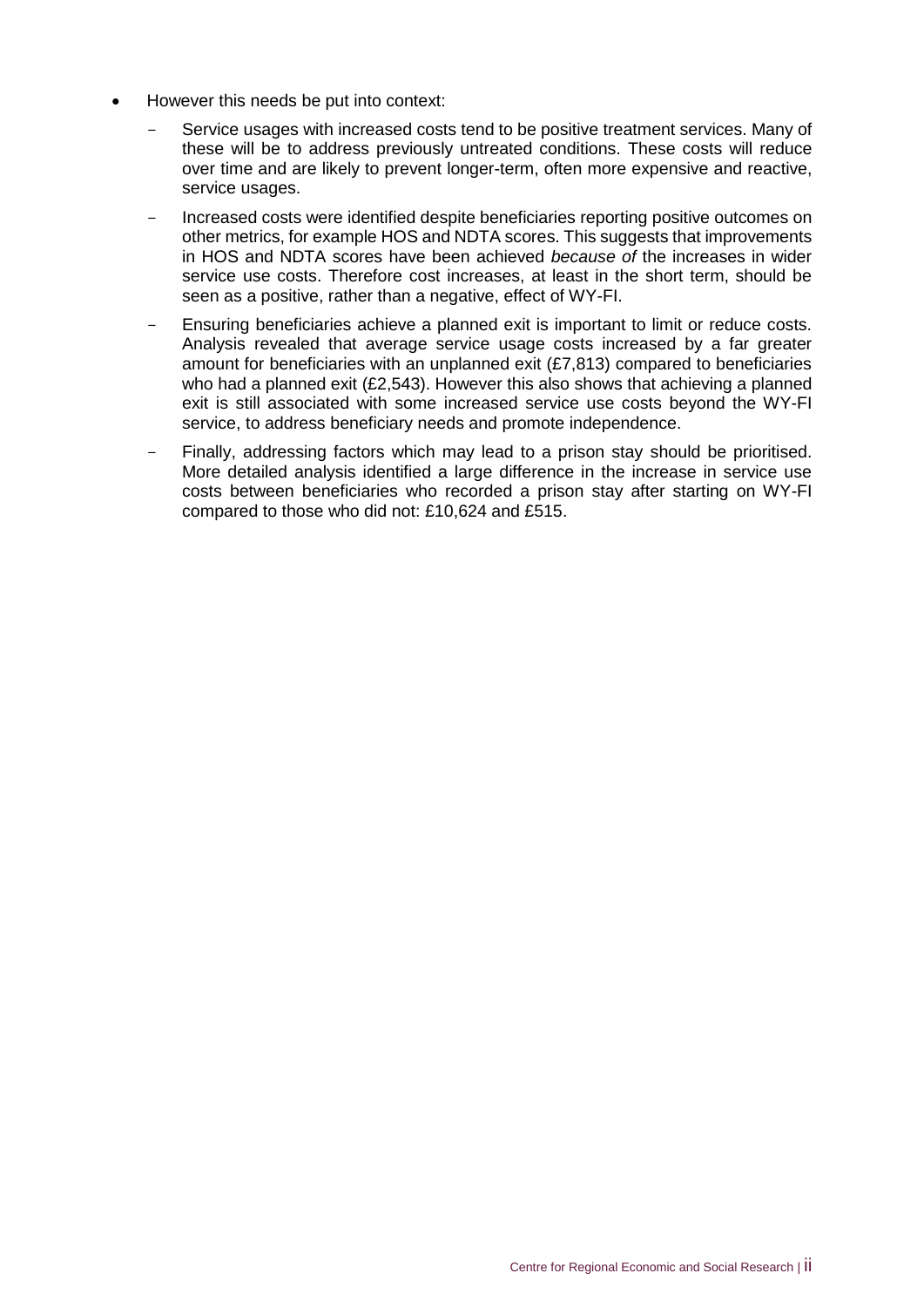<span id="page-6-0"></span>

## **1.1. Introduction**

The National Lottery Community Fund (formerly known as The Big Lottery) has invested up to £112m in 12 areas of England to improve the lives of people with multiple and complex needs. The programme seeks to achieve the following outcomes:

- People with multiple needs are better able to manage their lives through access to more person-centred and co-ordinated services.
- Services are more tailored and better connected and will empower users to fully take part in effective service design and delivery.
- Shared learning and the improved measurement of outcomes for people with multiple needs will demonstrate the impact of service models to key stakeholders.

The West Yorkshire Finding Independence (WY-FI) project has been funded through this Programme. It focuses on adults with at least three needs including homelessness, re-offending, problematic substance misuse and mental ill health and who are also disengaged from services. The intention is to work with 800 individuals over six years across West Yorkshire with the highest number of beneficiaries in Leeds and the lowest in Calderdale reflecting the geographical pattern of need. The aim is to join up existing provision for the client group.

The vision for the WY-FI project is that by 2020, adults with complex needs in West Yorkshire should have the opportunity of a settled home, positive health and wellbeing, access to education and employment and trust in a positive future.

Launched in May 2014, the key aim of WY-FI is to improve partnership working and achieve a 'system change' in the way in which people with multiple and complex needs are supported in West Yorkshire. It is based around a core model compromising the following key elements:

- A Regional Support Hub based in Leeds.
- Navigator teams based in the five districts to ensure beneficiaries can access the support they need.
- Multi-Agency Review Boards (MARBs) to facilitate multi-agency case conferencing, improve the co-ordination of service delivery, and ensure services are delivered in a personalised and flexible fashion.
- An Employment, Training and Education (ETE) Team delivering a Peer Mentor course as a pathway into volunteering or paid work.
- Peer Mentors to provide support to beneficiaries and show that positive change is possible.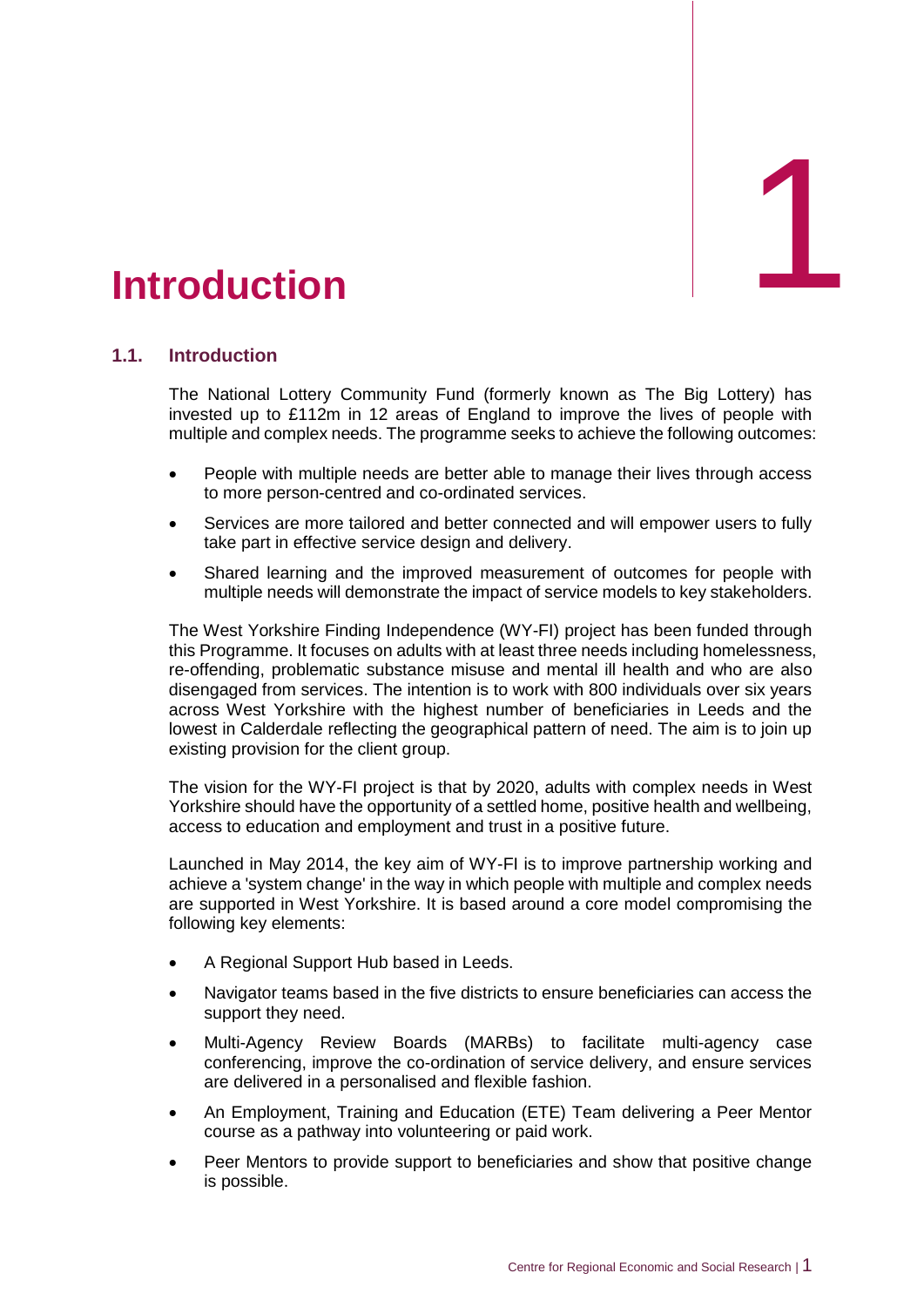- Co-production with beneficiaries.
- Advocacy and Prison Engagement workers (in post between 2014 and 2017).

In 2014 the Centre for Regional Economic and Social Research (CRESR) at Sheffield Hallam University was commissioned as an evaluation partner to the WY-FI project. The evaluation has been co-produced between CRESR and the central WY-FI evaluation team and contains both formative and summative elements. This briefing report focuses on one strand of the evaluation: to test and quantify the impact of WY-FI on service use by its beneficiaries.

A key aim of the evaluation is to assess the impact and Value for Money of the WY-FI service on its beneficiaries. Implicit in this question is whether the service has led to reduced costs by reducing use of services such as accident and emergency attendances or frequent arrest. The results from this strand of the evaluation are central to the WY-FI securing longer-term funding, as well as informing the financial mechanisms to fund it.

The analysis is based on an Impact and Value for Money (VFM) framework rooted in the Treasury's Green Book principles<sup>1</sup>. It includes reporting the service's cost (Inputs); the number of people it has supported and the support it has provided (the Outputs and Activity); and the difference this support has made (the Outcomes) as well as calculating cost efficiency and cost effectiveness. In simple terms:

- cost efficiency is the average cost of the support provided to beneficiaries;
- cost effectiveness is the average cost per outcome achieved.

Ultimately it is possible to put a monetary value on the change in service use to provide a Benefit Cost Ratio. The Benefit Cost Ratio shows for every pound spent what the impact has been on the cost of wider services used.

However it is important to note that the outcomes analysis presented in this report is based on change data for beneficiaries. It has not been possible to access a counterfactual sample to improve the assessment of additionality. This means all change between responses has been attributed to the WY-FI programme. In reality some of this change may have occurred anyway.

The next section summarises the data and methods that underpin the analysis. This includes the costing model developed for this evaluation that underpins the analysis.

## **1.2. Data and methods**

This section covers data and methods that are central to the analysis presented in this report. It includes:

- Homelessness Outcome Star assessments
- New Direction Team Assessment (the Chaos Index)
- and the costing model which underpins the service use analysis.

<sup>-</sup><sup>1</sup> HM Treasury (2003) The Green Book: Appraisal and Evaluation in Central Government. London, TSO. http://www.hm-treasury.gov.uk/d/green\_book\_complete.pdf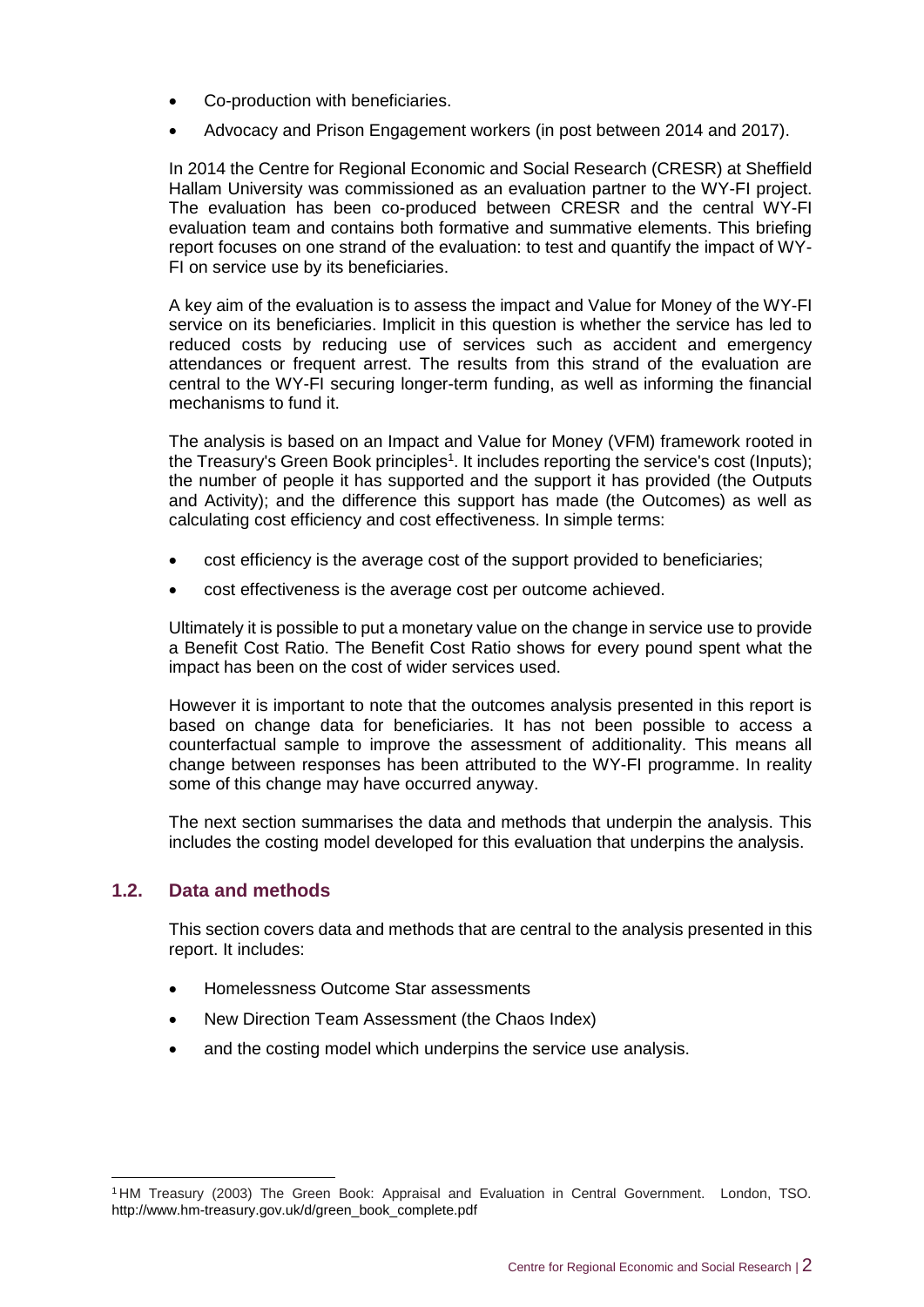## *Homelessness Outcome Star*

Homelessness Outcome Stars have been used by WY-FI to support and evidence change when working with clients. The Star was originally developed by Triangle Consulting for St Mungo's. It has developed through 'bottom up' processes, rooted in an understanding of the nature of change. It is therefore meaningful to both beneficiaries and workers, supporting the delivery of services, as well as providing robust outcomes data that reflects the aims, objectives and activities of services.

The Homelessness Outcome Star is a keyworker tool: it supports the beneficiary in making changes by providing them with a map of the journey of change and a way of plotting progress and planning the actions they need take. It focuses on 10 core areas (listed below) that have been found to be critical in supporting people to move away from homelessness:

- motivation and taking responsibility
- self-caring and living skills
- managing money and personal administration
- social networks and relationships
- drug and alcohol misuse
- physical health
- emotional and mental health
- meaningful uses of time
- managing tenancy and accommodation
- offending.

Five broad stages are identified against each area, reflecting the process by which people make changes in the areas of their life which aren't working. The five stages are: stuck, accepting help, believing, learning and self-reliance. Within each stage there are two levels which combine to create a ten point scale. On this scale '10' indicates that they are managing well and do not currently require any support. Conversely a score of '1' implies they have a problem in the area but they are completely ignoring it and letting it get worse.

The process of completing the Stars involves the worker and beneficiary discussing the ten areas and deciding where they feel the beneficiary is on the 10 point scale. This is not an exact science and will depend on the beneficiary and how they see their journey of change.

Analysis of Homeless Outcome Star data illustrates in broad term the multifaceted needs of beneficiaries and the support required to facilitate the journey towards independence which lies ahead.

## *The New Directions Team Assessment "Chaos Index"*

The Chaos Index was originally developed by the New Directions Team in the London Borough of Merton, which was one of 12 pilots from the national Adults Facing Chronic Exclusion (ACE) Programme. It was developed to identify individuals or groups to target. The initial phase of development was to understand the different perspectives of the multi-agency steering group and who the tool would be serving; this included for example Primary Care, Housing, the Police, Jobcentre Plus and the volunteer bureau. A review was then undertaken of the research evidence about the characteristics frequently identified with people who have chaotic lives. This identified 10 areas: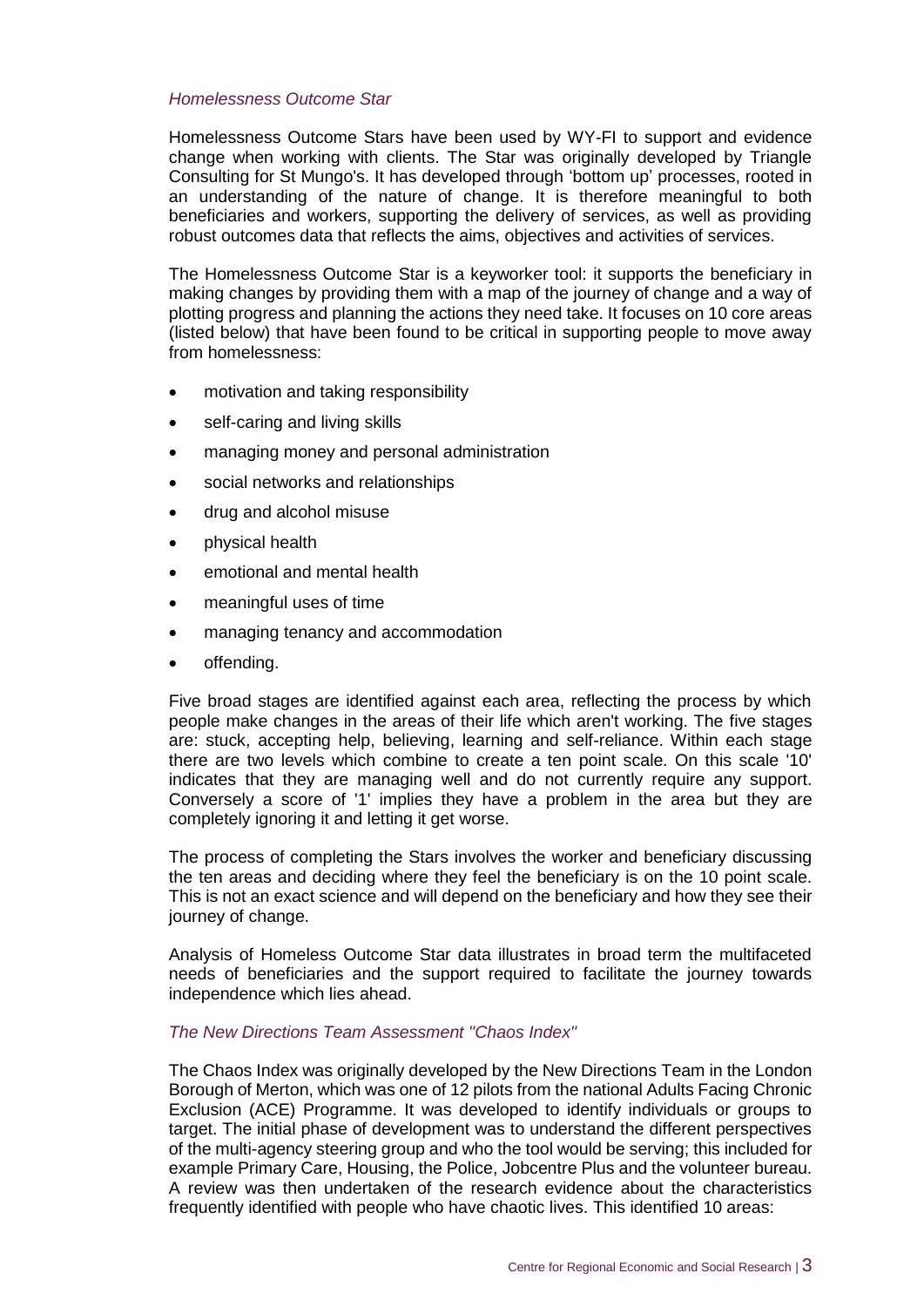- engagement with frontline services
- intentional self-harm
- unintentional self-harm
- risk to others
- risk from others
- stress and anxiety
- social effectiveness
- alcohol/drug abuse
- impulse control
- housing.

Within each area a five point scale was set out against which to assess the beneficiary. These are then combined to create an overall index score. Eight of the areas are scored on a scale from '0' to '4', whereas two areas - 'risk to others' and 'risk from others' - are on a scale running 0, 2, 4, 6, 8. In each case the lowest score reflects there are no concerns. Conversely the highest score indicates a lacking, severe level or immediate risk within the given area. Summing across the 10 areas provides a score running from '0' (the lowest level) to '48' (the highest level) on a spectrum of chaos in the life of the beneficiary.

## *The costing model*

Central to the analysis of impact and VFM has been the development of a costing model that is able to quantify and monetise the impact of WY-FI on its beneficiaries. Since January 2016 the WY-FI project has collected quarterly instances of service use across 18 areas:

- evictions
- arrests
- police cautions
- nights spent in police custody
- magistrates court proceedings
- crown court proceedings
- convictions
- nights in prison
- presentations at Accident and Emergency
- outpatient attendances
- hospital inpatient episodes
- face to face contacts with Community Mental Health Teams
- counselling or psychotherapy sessions
- mental health service out-patient attendances
- days spent as a mental health service inpatient
- face to face contacts with drug / alcohol services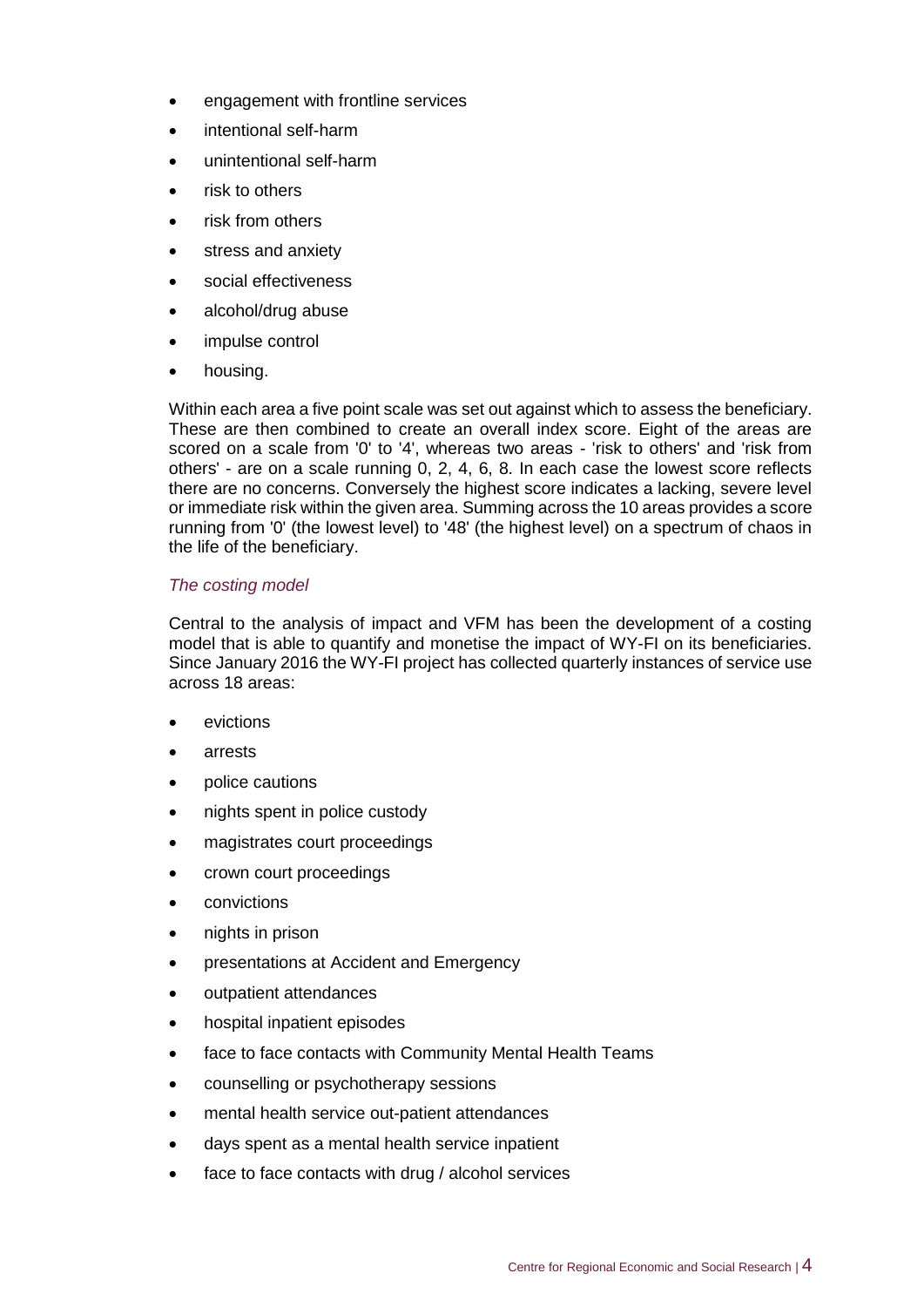- days spent in inpatient detoxification
- weeks spent in residential rehabilitation.

Beneficiaries are asked to self-report the number of times that they have experienced each of the 18 types of service use in the previous quarter. The latest data that are available cover the period to the end of December 2019. However the costing model only considers change in service use (and therefore cost savings) from a baseline to a seven quarter period because few beneficiaries have completed more than this number of data returns. In total data are available for 310 beneficiaries who have had at least two recorded quarters of service use data and who entered the Navigator caseload post January 2016.

Although the model is based on service use data for up to 310 beneficiaries, where stated its results have been scaled up to show the results for all **823** expected WY-FI beneficiaries – bearing in mind that the savings to the public purse shown are only for seven quarter's worth of engagement for each of them.

There are two main stages in the development of the costing model: calculating change in service use and determining unit costs for each type of service use that can be applied to the former.

Each beneficiary's data is first ordered by quarter number, rather than by date. Average propensities per quarter per beneficiary are then calculated for each service use event type. This is the expected number of incidents for any given beneficiary in that quarter. The analysis then compares change in propensities in the first quarter, which is taken to be a baseline, against propensities for each of the next seven quarters (where service use data are available). So the average propensity for quarter one is compared to the average propensity for quarter two, then the average propensity for quarter one is compare to the average propensity for quarter three and so on until quarter one is compared against quarter eight - in the current iteration of the model.

Implicit in the method is the assumption that all change in service usage is additional and is attributed to the WY-FI service. There had been an aspiration among Humankind and CRESR to draw on the work of the national evaluation of the Fulfilling Lives programme to develop a counterfactual to the programme using Making Every Adult Matters (MEAM) areas. However, despite best efforts this approach has was not been able to provide the necessary robust evidence to inform the cost model. Issues include: the Fulfilling Lives beneficiary group having significantly higher needs compared to other populations; only a small number of counterfactual individuals could be identified; and considerable data access issues to enable an analysis over a similar set of service use outcomes.

To scale this up to overall change in service use (i.e. the overall fewer/additional instances of each beneficiary per quarter) the expected beneficiary caseload - 834 beneficiaries - is applied to the change in propensities. These amounts are then multiplied by unit costs for each type of service use event to give cost savings.

Unit costs for each of the 18 service use types have been obtained from the Cabinet Office/New Economy Cost Calculator database. These values have then been put into 2019/20 prices using Treasury GDP deflators. This adjusts the value of benefits for when they are likely to emerge based on the caseload profile over time. Adjustments are also made for optimism bias (due to beneficiary self-reporting of outcomes) using Cabinet Office/New Economy Cost Calculator assumptions.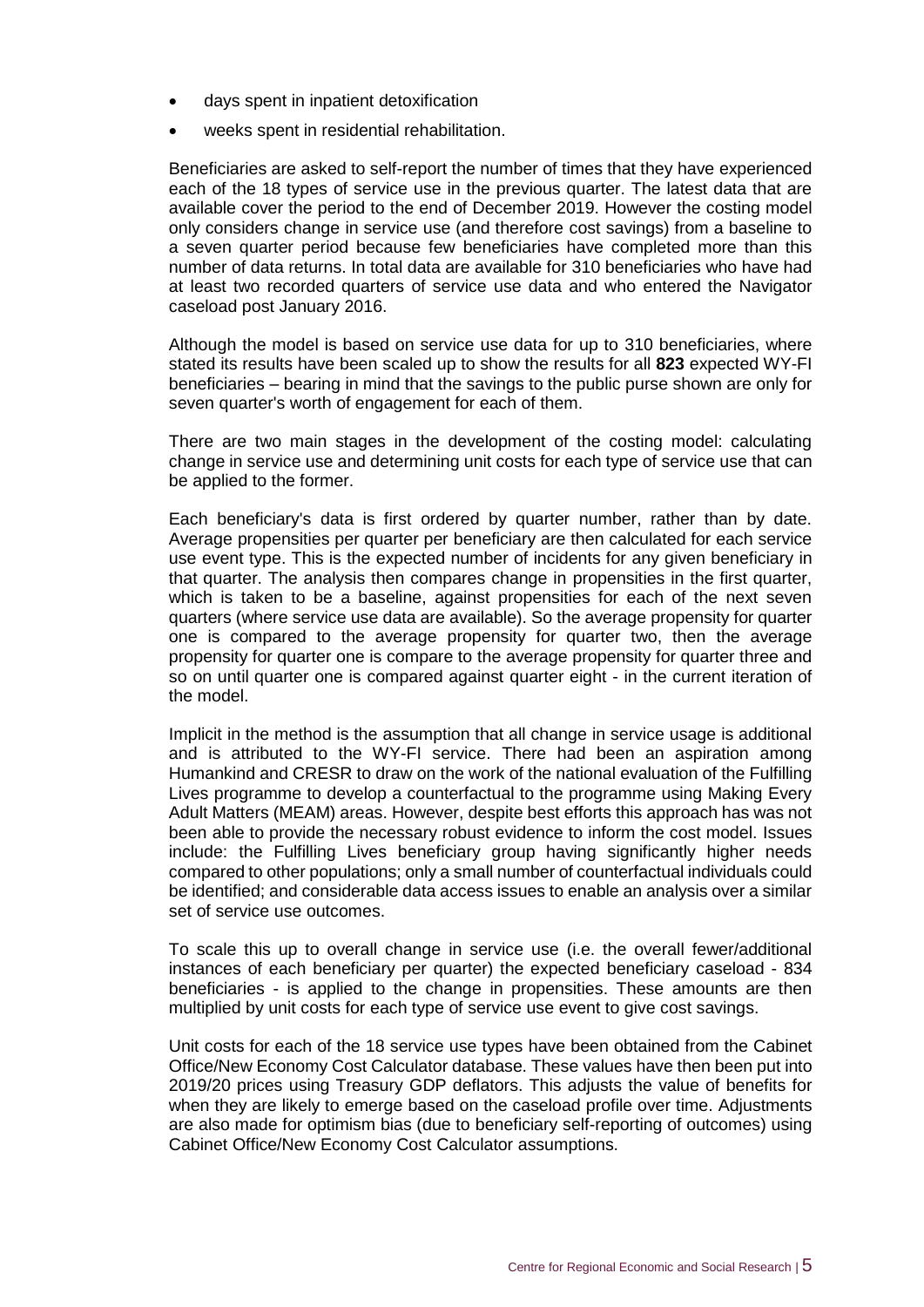## **1.3. WY-FI service costs**

It is estimated that expenditure from January 2014 to the end of December 2019 was £9,426,000.

This has been computed based on an actual expenditure of £8,184,000 in the five financial years ending March 2019. Added to this is a pro-rata of the projected expenditure for year six for the nine months to the end of December 2019 (giving an additional £1,242,000 in expenditure over the nine months).

Further analysis of year five expenditure (i.e. the financial year 2018/19) reveals staffing costs of £986,000, accounting for 63 per cent of the total spend in that year. Given there were 46.20 Full Time Equivalent (FTE) staff this implies an average staff cost of £21,300 per FTE.

The cost of the WY-FI service is used throughout this report to compute the average cost of working with beneficiaries, the average cost per outcome and as part of a comparison of monetised benefits to cost. In these calculations it should be noted that the cost figure represents the total reported expenditure, including both delivery and non-delivery specific costs. Many non-delivery specific costs - such as those for local evaluation and partnership development - would not be part of a 'mainstreamed' version of the WY-FI service. Also the funding from the National Lottery Community Fund gave freedoms to 'test and learn', facilitate the development of partnerships and capacity building, and enable more resource intensive activity with those who need it.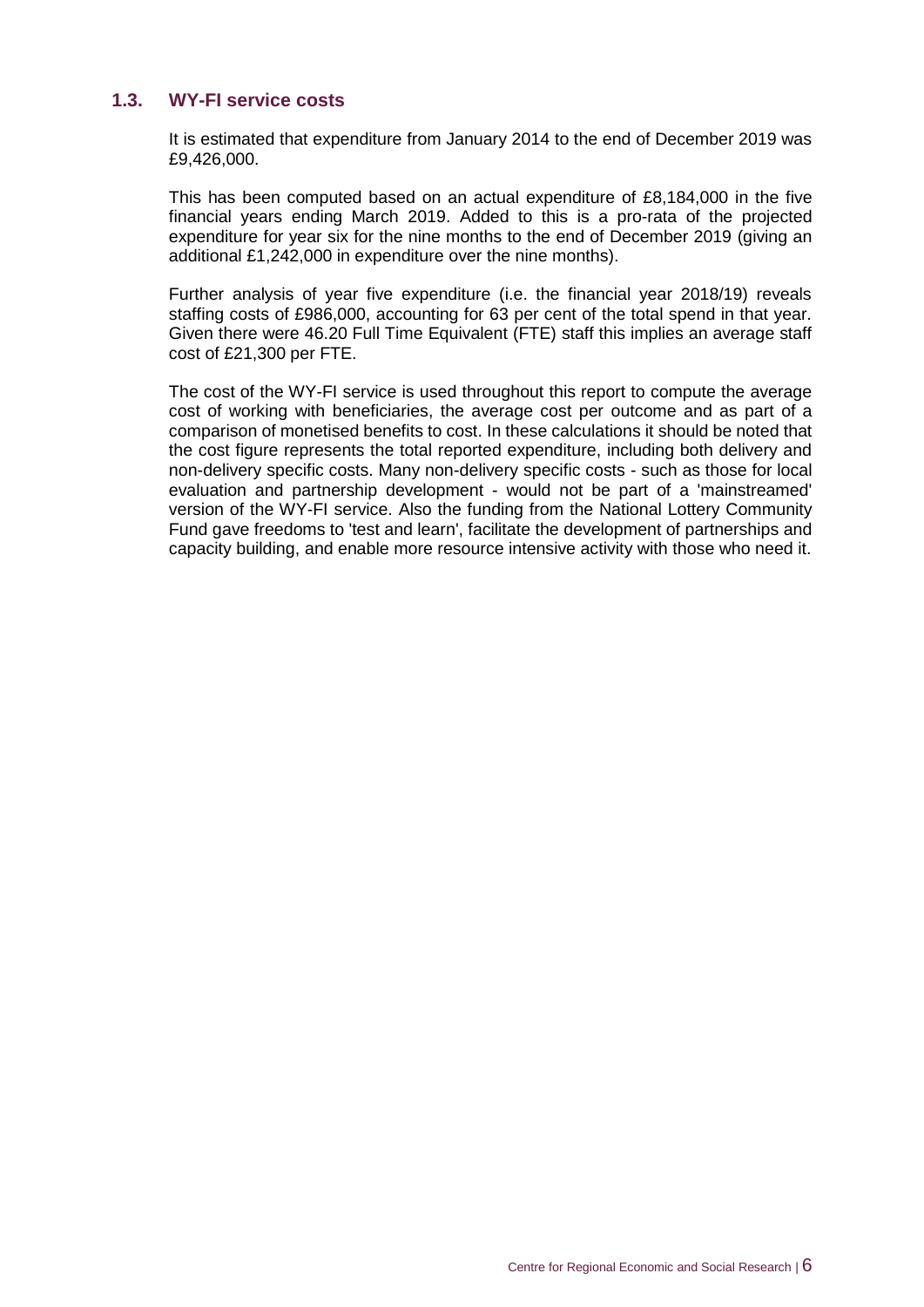# <span id="page-12-0"></span>2. **WY support they received PRIMILIATE SET OF STRANGE FRIM**<br>The set of the set of the set of the set of the set of the set of the set of the set of the set of the set of the set of the set of the set of the set of the set of the set of the set of th

## **2.1. Introduction**

-

This chapter examines:

- the number of beneficiaries who started on the WY-FI service and how this compares against the target number
- the average cost of WY-FI per beneficiary (the cost efficiency of WY-FI)
- the characteristics of beneficiaries
- the activities and support undertaken by beneficiaries.

## **2.2. Beneficiaries starting on the WY-FI service**

By the end of December 2019, **822 beneficiaries had started on WY-FI service**; of whom 28 had two starts and one had three separate starts. This is greater than the revised target number of beneficiaries: 800. By December 2019, only 86 beneficiaries were still active with the service, whereas 736 beneficiaries had exited.

Analysis by locality reveals Leeds (240 starts) and Bradford (195 starts) accounted for 53 per cent of beneficiaries. Calderdale had 145 starts, Wakefield had 135 starts and Kirklees had 107 starts.

## **2.3. The average cost of WY-FI per beneficiary**

The average cost - or cost efficiency - of WY-FI per beneficiary is calculated by comparing the service's expenditure to the number of beneficiaries who started on the service over the same timeframe. This gives:

## **£11,467** = *the cost per beneficiary<sup>2</sup>*

This average cost is lower (better) than the expected average cost agreed with the National Lottery Community Fund (£11,783), which is based on achieving the revised target of 800 beneficiaries. In year five approximately nine per cent was accounted for by evaluation and research costs. Excluding this amount from the

<sup>&</sup>lt;sup>2</sup> Note the average cost per start on WY-FI is £11,076. This is lower because 28 service users had two starts and one service user had three starts.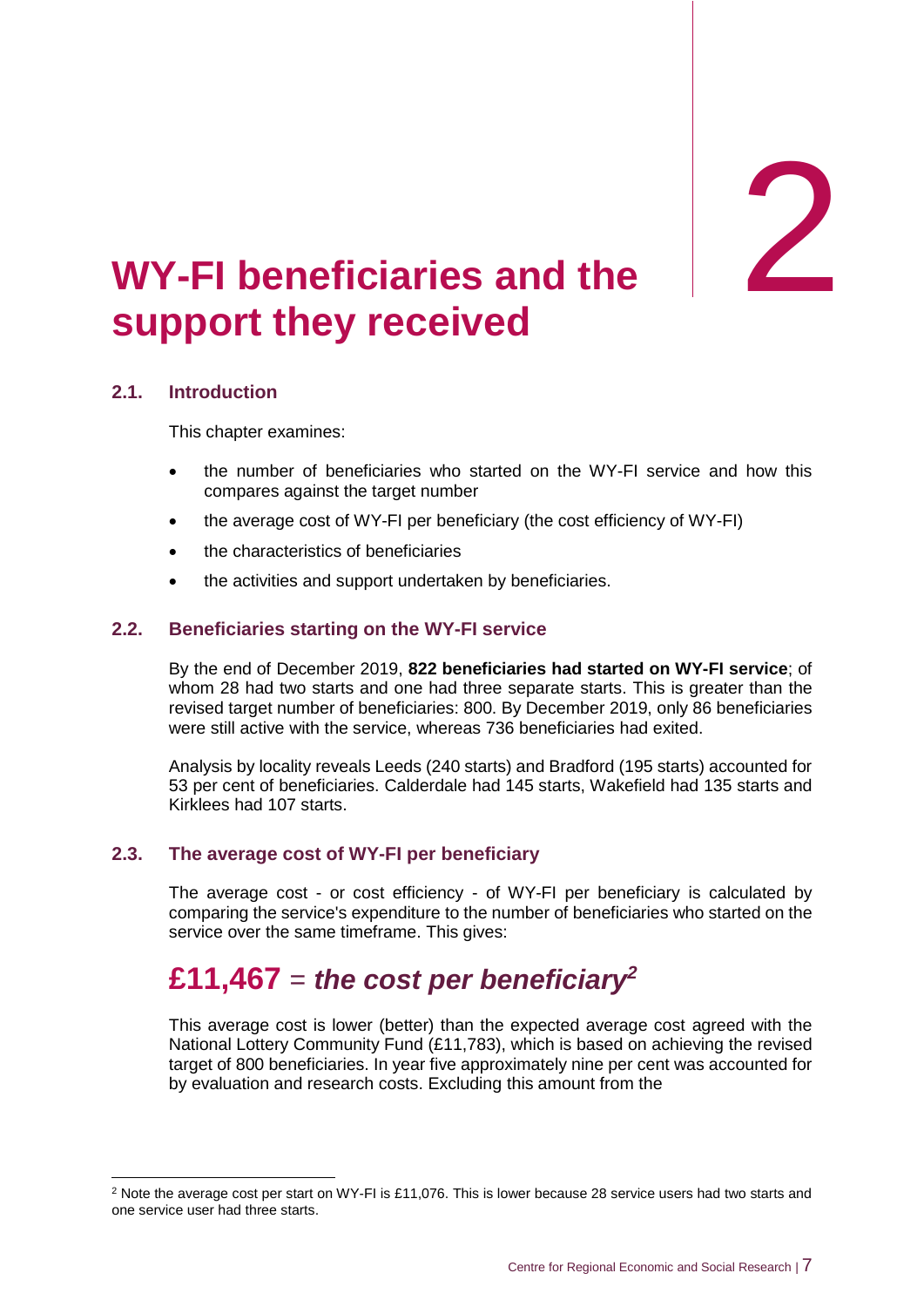average cost efficiency calculation provides a cost efficiency of £10,451 per service user.

## **2.4. The characteristics of beneficiaries**

This section considers the characteristics of beneficiaries who have benefited from the WY-FI service. It includes the HARM needs that they exhibit when they first engage with the WY-FI service and their socio-demographic characteristics.

#### *HARM Needs*

The majority of beneficiaries (56 per cent) had all four HARM needs (Homelessness, Addiction, Re-offending and Mental Ill Health). A further 39 per cent had three needs. Just five per cent had either one (0.4 per cent) or two (five per cent) needs. The following shows the proportion of beneficiaries with each need (Figure 2.1):

- 97 per cent (799 beneficiaries) had Addiction needs
- 97 per cent (794 beneficiaries) had Mental Ill Health needs
- 80 per cent (660 beneficiaries) had Reoffending needs
- 77 per cent (631 beneficiaries) had Homelessness needs.



## **Figure 2.1: HARM needs reported by beneficiaries**

## *Socio-demographics characteristics*

This section briefly summarises the socio-demographic characteristics of the 822 beneficiaries who had started on the WY-FI service by the end of December 2019.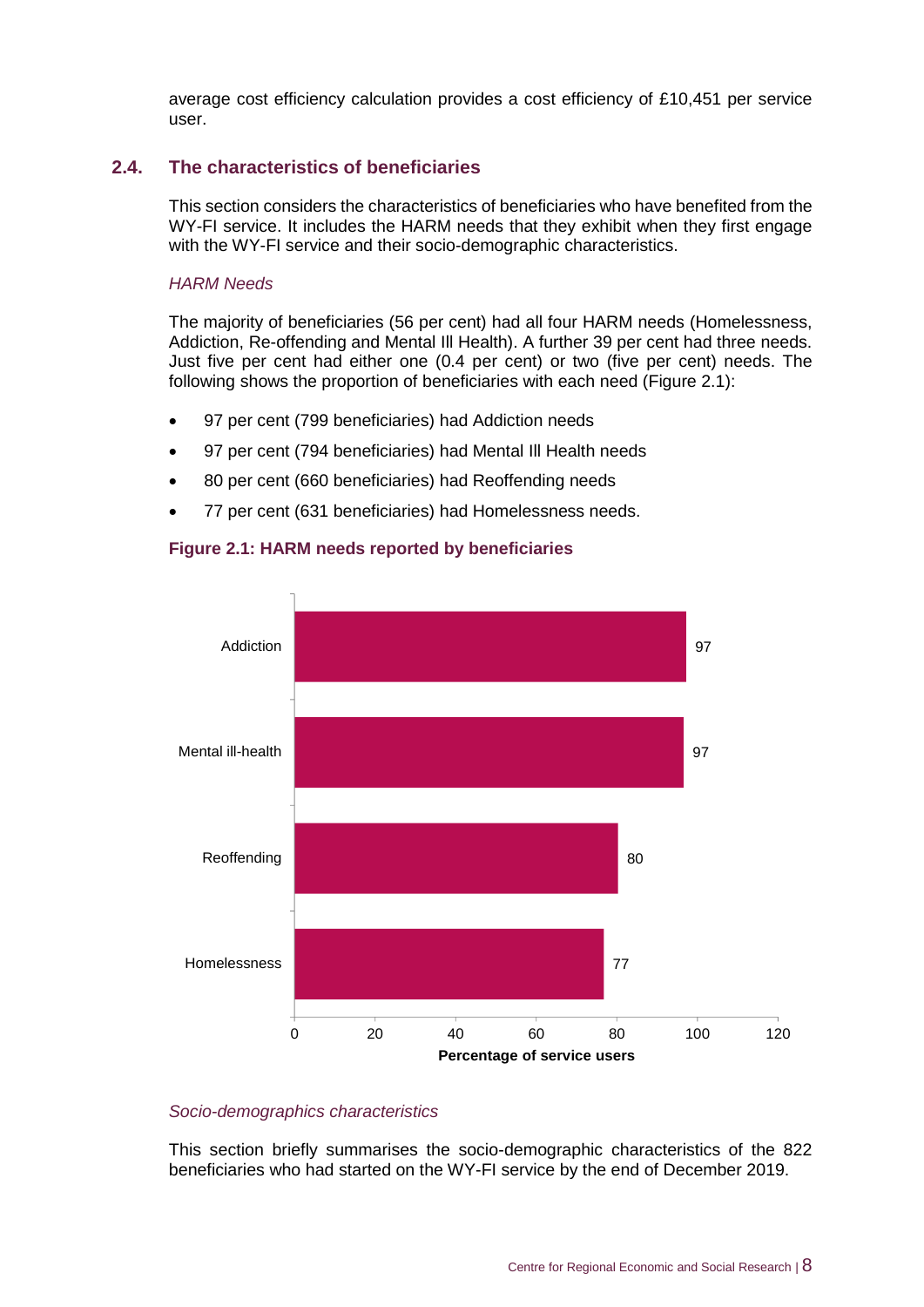Males (64 per cent; 526 beneficiaries) comprised almost double the number of beneficiaries compared to females (36 per cent; 296 beneficiaries).

The average age of beneficiaries was 38 years. Further analysis reveals most beneficiaries were aged between 25 and 54 years of age:

- nine per cent were aged less than 24 years (73 beneficiaries)
- 29 per cent were aged 25 to 34 years (242 beneficiaries)
- 36 per cent were aged 35 to 44 years (293 beneficiaries)
- 20 per cent were aged 45 to 54 years (166 beneficiaries)
- four per cent were aged 55 to 64 years (32 beneficiaries)
- two per cent were aged 65 years or over (16 beneficiaries).

Of the 705 beneficiaries who gave an ethnicity: 83 per cent were White British or Irish; five per cent identified as being from a 'White Other' ethnic group, which will include most European migrants; and 11 per cent were identified as being BAME.

Finally a third of beneficiaries (275) identified as having a long-term health problem or disability.

## **2.5. The support provided to beneficiaries**

The support provided to beneficiaries by the WY-FI service was recorded during their time in the Navigator caseload. Figure 2.2 summarises this support; for simplicity support types have been grouped by nine broad categories. The most commonly received forms of support were:

- Advice and information (83 per cent); this includes advice for legal and criminal justice, housing, welfare, personal care and addictions.
- Health-related support (78 per cent); including GP, in- and out-patient treatment, community support and self-help and support group attendance.
- and substance misuse support (70 per cent); including rehab, detox and use of support workers.

On average WY-FI beneficiaries received 4.3 different forms of support. Interestingly the average number is lower amongst those who had exited the service (4.1 forms of support) compared to those who were still receiving support (6.2 forms of support). However, these averages hide considerable variation across beneficiaries. Twenty two per cent of beneficiaries had received seven or more of the nine forms of support, whereas 18 per cent received one or none of the forms of support.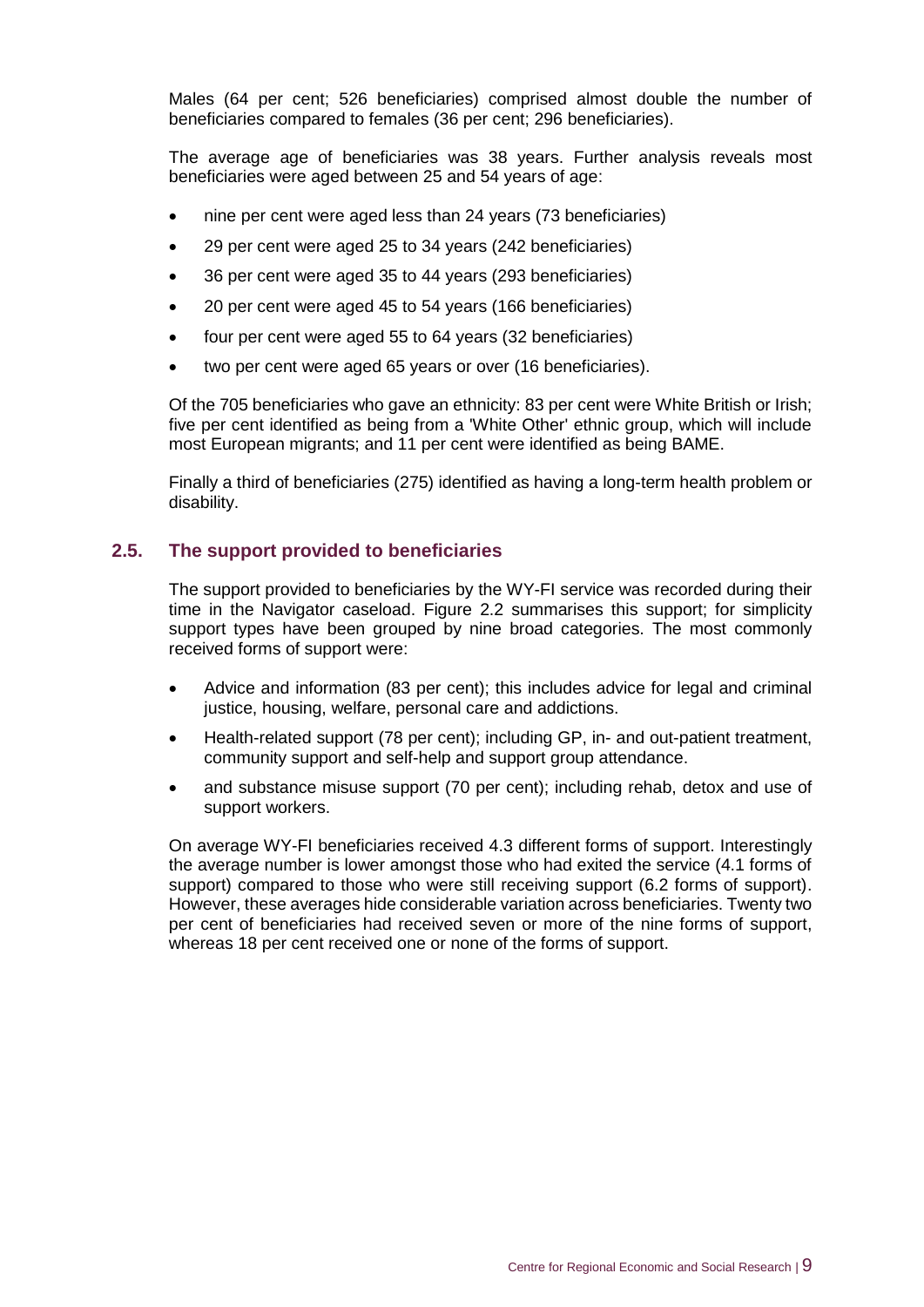## **Figure 2.2: Support received by beneficiaries**



## **2.6. Time in the WY-FI navigator caseload**

Analysis of time in the Navigator caseload reveals on average beneficiaries had received support for over 537 days (approximately 18 months). When the analysis is limited to those who had exited the service the average is lower: 505 days (just under 17 months). Unsurprisingly these averages mask a wide variation. Figure 2.3 shows:

- 14 per cent of beneficiaries had received six months of support or less.
- A further 25 per cent had received six to 12 months of support.
- At the other end of the spectrum nine per cent had received over three years of support.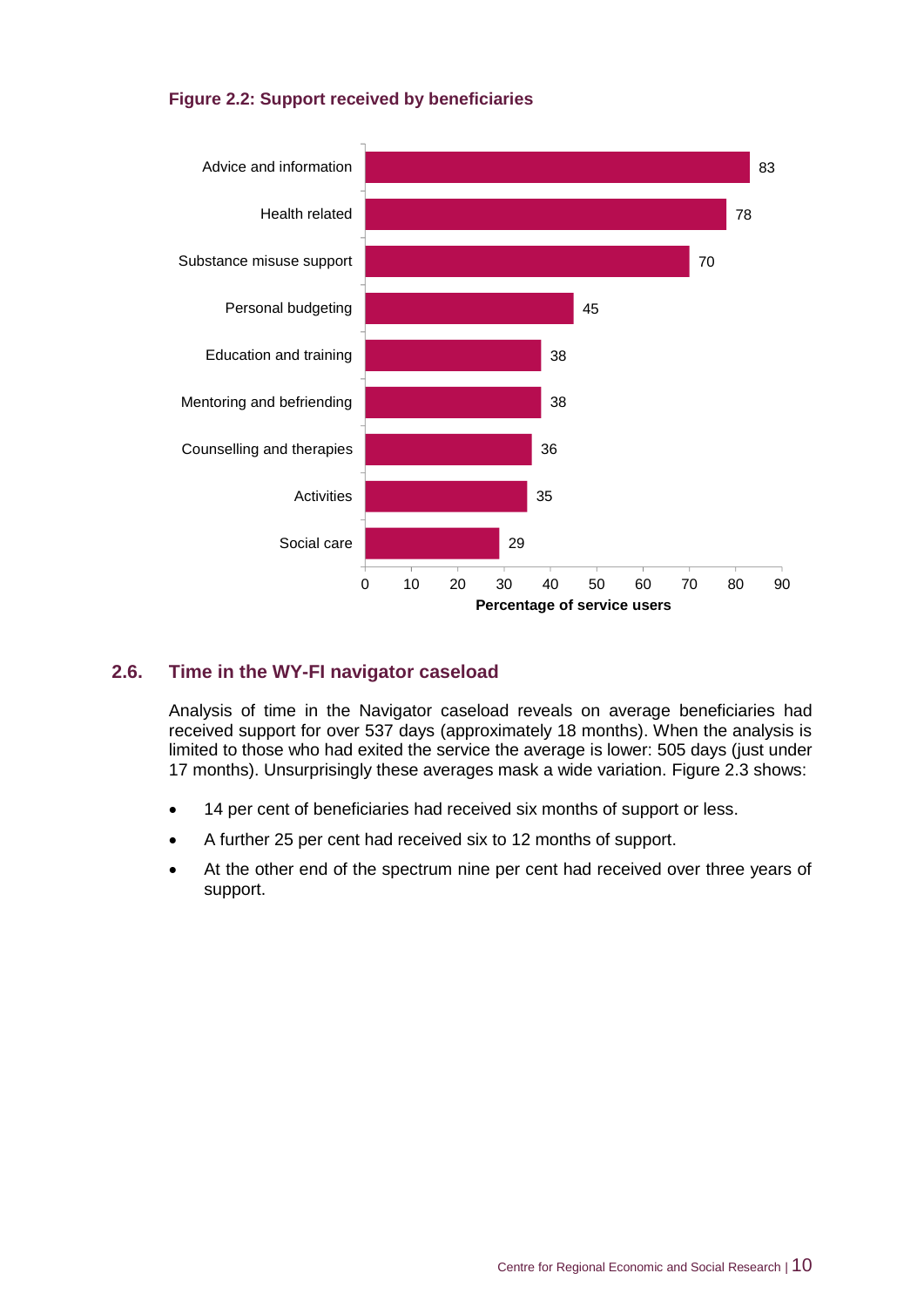## **Figure 2.3: Time in the WY-FI navigator caseload**



## **2.7. Summary**

This chapter has considered who has benefited from the WY-FI service and the support that they have received. The following points emerged:

- By the end of December 2019, **822 beneficiaries had started on WY-FI service**; of whom 28 had two starts and one had three separate starts. This is above WY-FI's revised target of 800 beneficiaries.
- Comparing the number of beneficiaries to the cost of the service gives an **average cost per beneficiary of £11,467**. In evaluation terms this is the cost efficiency of WY-FI. This average cost is less than the (i.e. better) expected cost based on supporting 800 beneficiaries.
- The majority of beneficiaries (56 per cent) were identified as having all four HARM needs: Homelessness, Addiction, Re-offending and Mental Ill Health. A further 39 per cent had three needs. In additional a third of beneficiaries (275) identified as having a long-term health problem or disability.

The most commonly received forms of support provided to beneficiaries were:

- Advice and information (83 per cent); this includes advice for legal and criminal justice, housing, welfare, personal care and addictions.
- Health-related support (78 per cent); including GP, in- and out-patient treatment, community support and self-help and support group attendance.
- And substance misuse support (70 per cent); including rehab, detox and use of support workers.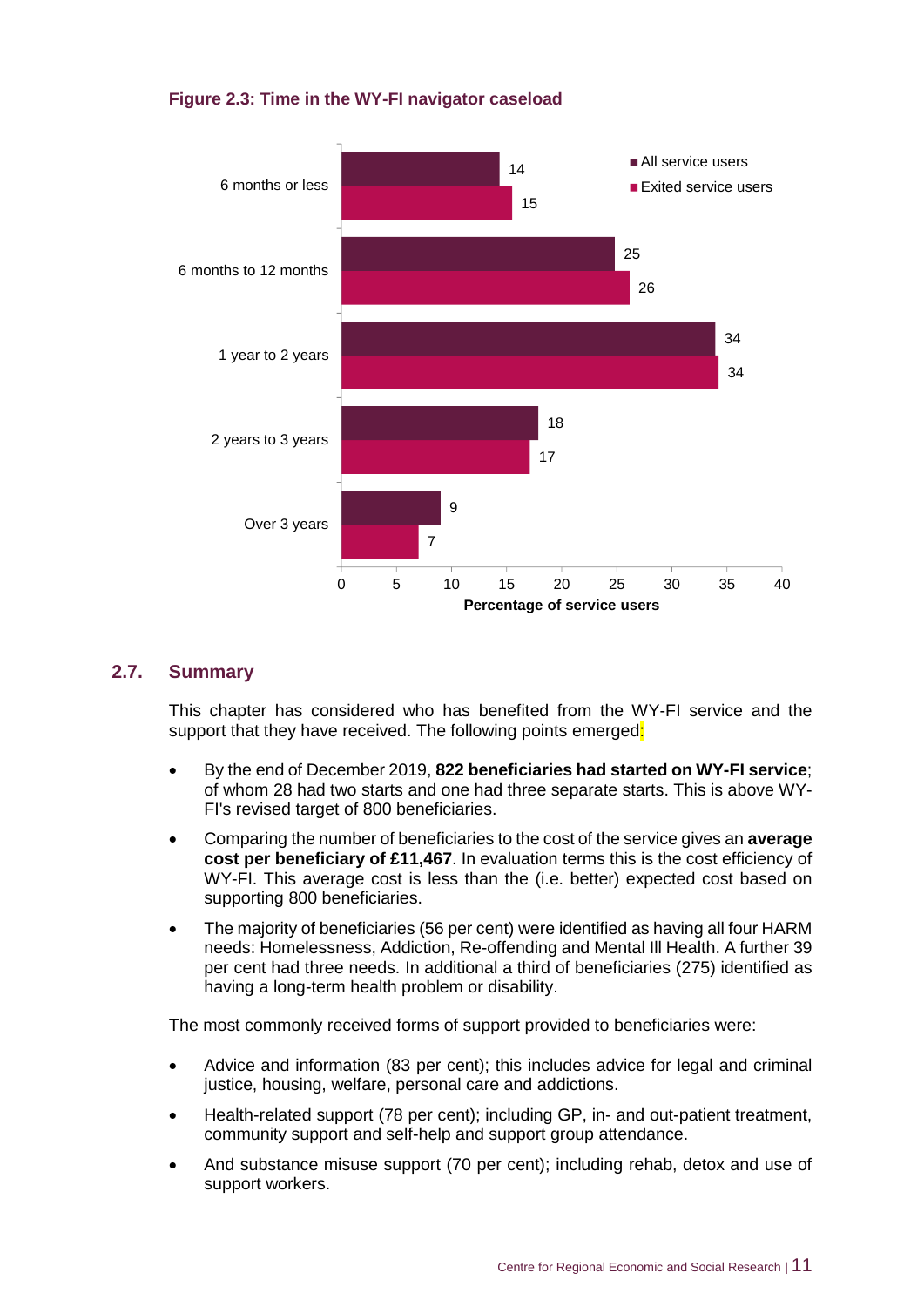On average WY-FI beneficiaries received 4.3 different forms of support (out of nine possible forms). However, this masks considerable variation across beneficiaries:

- 22 per cent of beneficiaries had received seven or more forms of support.
- 18 per cent received one or none of the forms of support.

On average beneficiaries had received support for over 537 days (approximately 18 months). However:

- 14 per cent of beneficiaries had received six months support or less.
- A further 25 per cent had received six to 12 months of support.
- At the other end of the spectrum nine per cent had received over three years of support.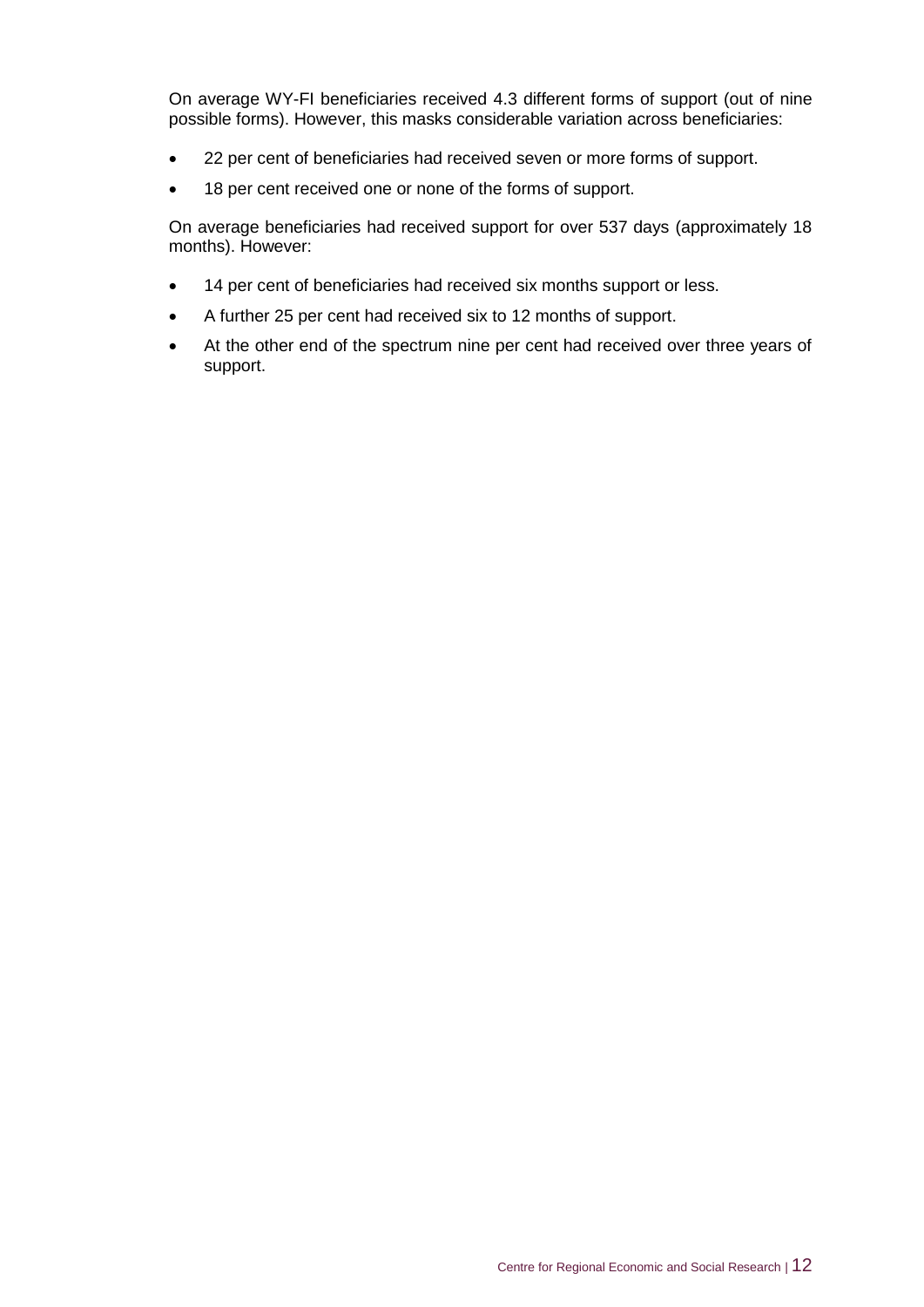3

# <span id="page-18-0"></span>3. **Outcomes achieved by beneficiaries**

## **3.1. Introduction**

This chapter assesses outcomes achieved by beneficiaries and the cost effectiveness of the WY-FI service in supporting these outcomes<sup>3</sup>. The outcomes considered include:

- planned versus unplanned exits
- recording an improved Homelessness Outcome Star score
- recording an improved NDTA "Chaos Index" score.

## **3.2. Planned exits**

-

By the 31<sup>st</sup> December 2019, 90 per cent of beneficiaries had exited the WYFI service. This includes:

- 426 beneficiaries who had a planned exit; 57 per cent of exited beneficiaries.
- 316 beneficiaries who had an unplanned exit; 43 per cent of exited beneficiaries.

Planned exits include: gaining independence, having external support networks in place and moving to other support. Conversely unplanned exits include: prison, not being ready for support, refusing support and becoming deceased.

Based on the total expenditure of the WY-FI service (see Section 1.3) this implies:

## **£22,217** = *the cost per beneficiary who has a planned exit*

This is the cost effectiveness of WY-FI.

Excluding evaluation costs gives an average cost of £20,166 per beneficiary who has a planned exit.

<sup>&</sup>lt;sup>3</sup> As stated in the introduction, some of this change will be attributable directly to WY-FI but other factors may also have contributed to the positive outcomes noted in this chapter. Without a more scientific approach to assessing additionality, to assess the counterfactual, it is not possible to attribute outcomes to WY-FI with a high degree of confidence and rigor.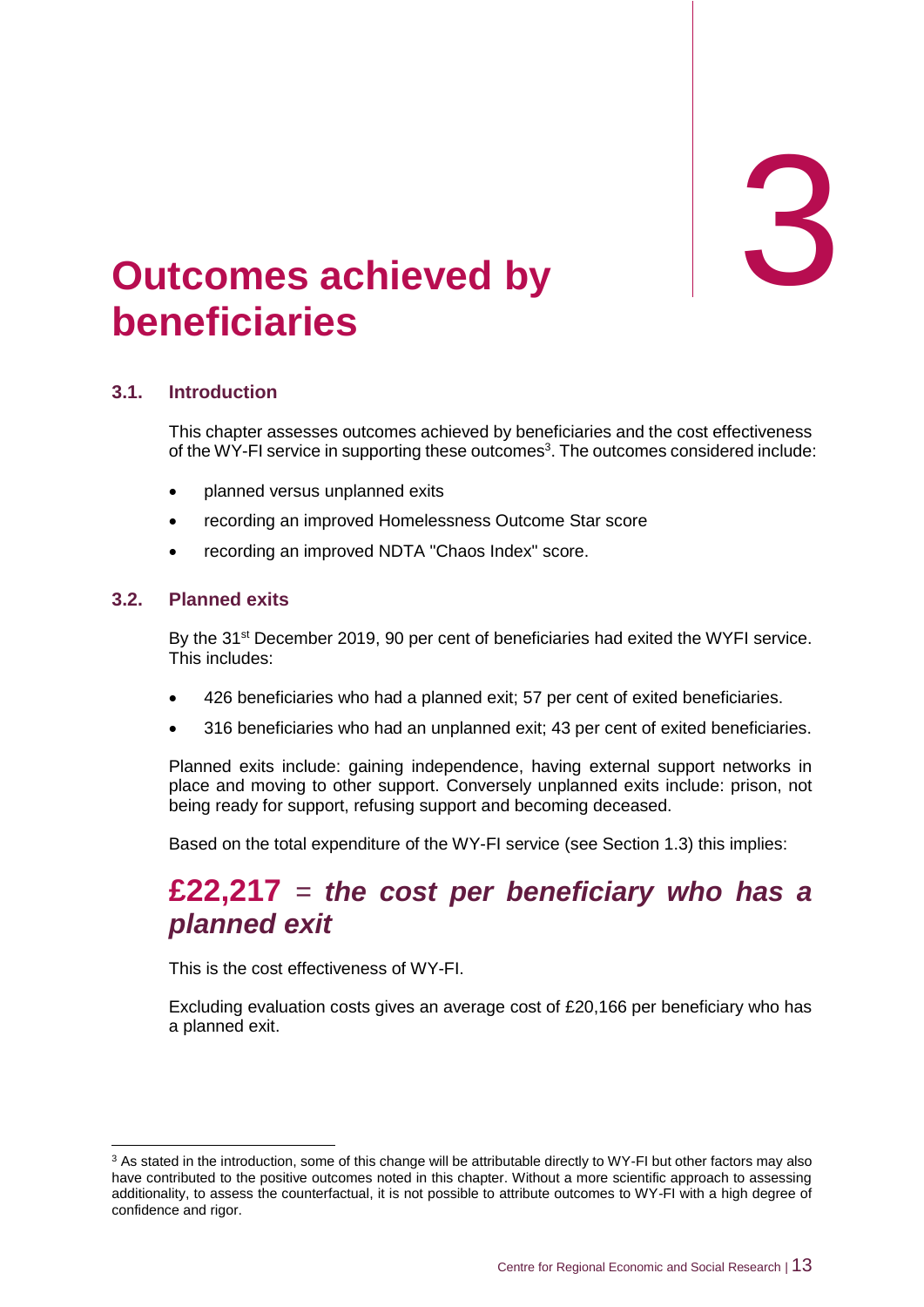## **3.3. Homelessness Outcome Star**

In total 686 beneficiaries completed more than one Homelessness Outcome Star (HOS) assessment. This includes 609 beneficiaries who had exited the service by the end of December 2019; 61 per cent of whom had a planned exit.

Analysis of responses reveals a statistically significant improvement between first and last/latest assessments. The average beneficiary HOS score improved 12 points between their baseline and last/latest assessments, from 28 points to 40 points.

Two thirds of beneficiaries (67 per cent) had an improvement in their HOS score; 14 per cent of beneficiaries recorded no change and for 20 per cent of beneficiaries their score worsened. Based on the total expenditure this implies the following cost effectiveness:

## **£17,176** = *the cost per beneficiary who has an improved HOS score*

Excluding evaluation costs this figure is £15,654.

Figure 3.1 shows how the average score on each of the 10 HOS domains compared at the first and last/latest assessment. Positive progression (a shift outwards) has been identified across all 10 areas, with average scores increasing by at least 1 point on the 10 point scale. The largest absolute increases were recorded on the following domains:

- managing tenancy and accommodation (1.5 point improvement)
- meaningful uses of time (1.3 point improvement)
- emotional and mental health (1.2 point improvement)
- drug and alcohol misuse (1.2 point improvement) areas.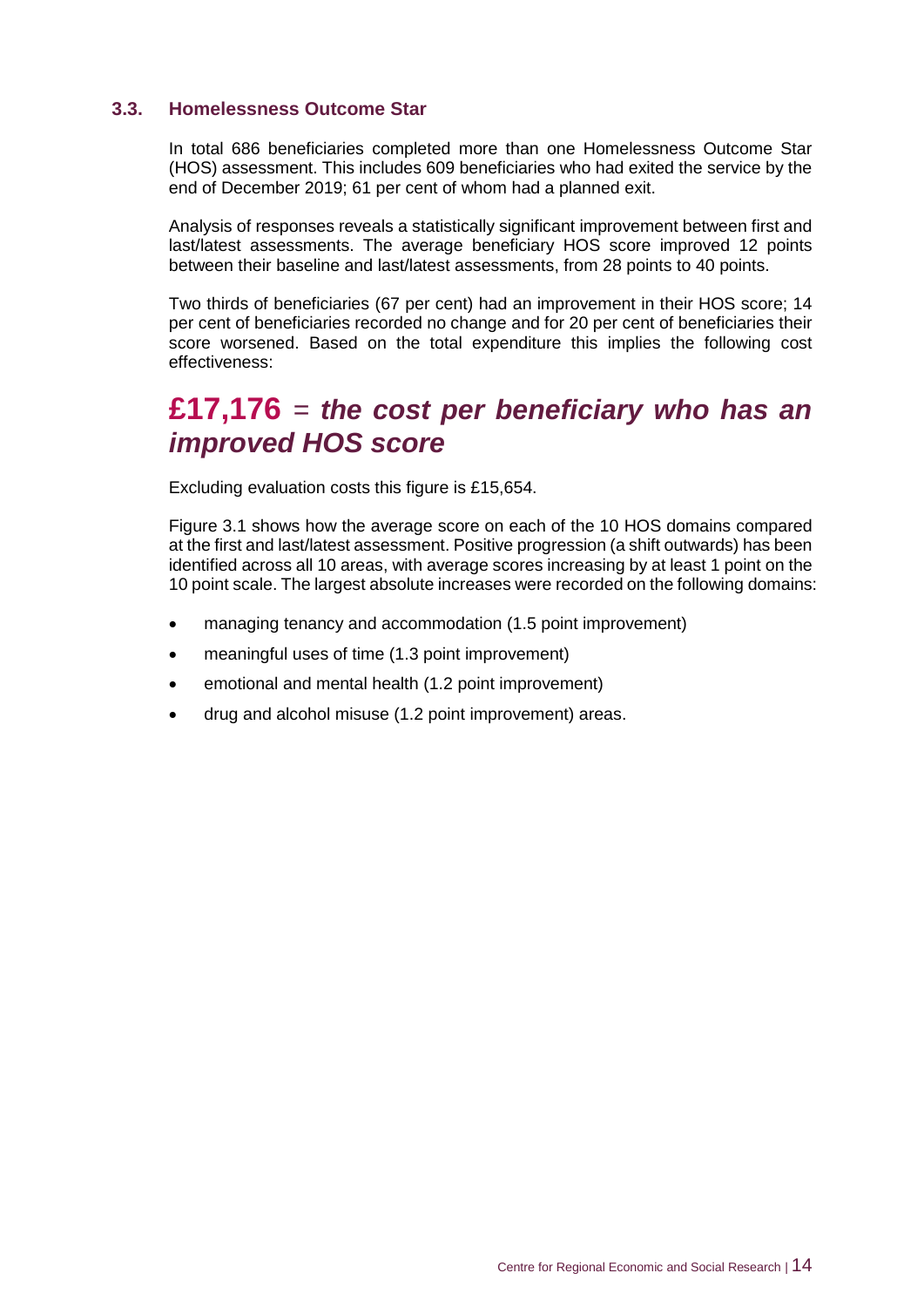

## **Figure 3.1: Average service user Homelessness Outcome Star scores at baseline and last/latest assessment**

Note: each tick mark implies one point on the 10 point scale, with the centre value being 1

## **3.4. New Directions Team Assessment (NDTA) 'Chaos Index'**

Some 751 beneficiaries completed more than one NDTA. This includes 675 beneficiaries who had exited the service by the end of December 2019; 60 per cent of whom had a planned exit. Analysis of responses reveals a statistically significant improvement between first and last/latest NDTA scores. On average beneficiaries' NDTA scores improved nine points between their baseline and last/latest assessments: from 35 points to 26 points (where a lower score implies an improvement). This is statistically significant at a 0.001 level.

Analysis of individual beneficiary scores reveals 74 per cent had an improvement in their NDTA score; 13 per cent of beneficiaries recorded no change and for 13 per cent of beneficiaries their score worsened.

Based on the total expenditure of the WY-FI service this implies the following level of cost effectiveness:

## **£15,461** = *the cost per beneficiary who has an improved NDTA score*

Excluding evaluation costs this figure is £14,091.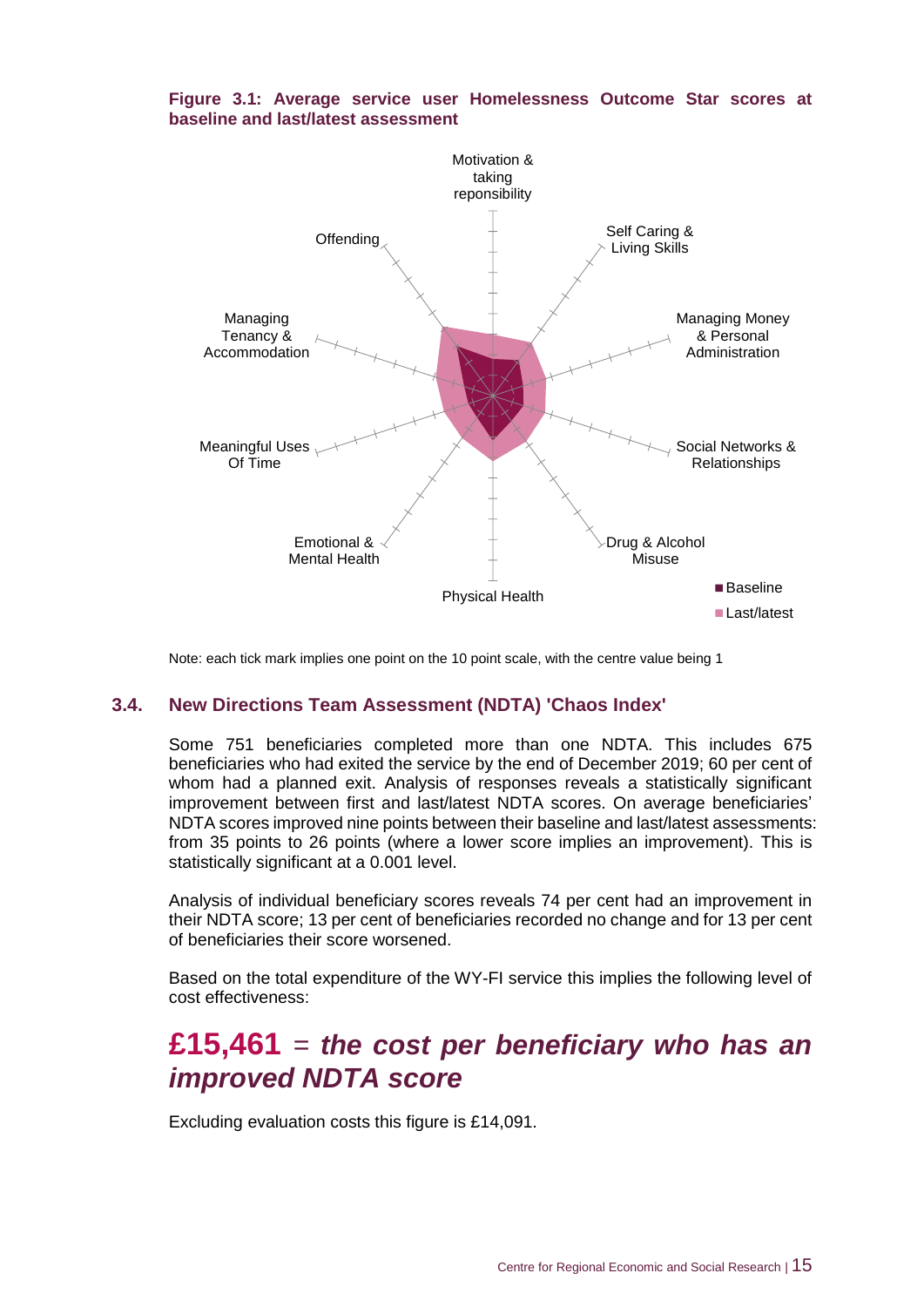Figure 3.2 shows how the average score on each of the ten domains compares at the first and last/latest assessment<sup>4</sup>. Positive progression (a shift inwards towards the centre) has been identified across all ten domains, with average scores improving by at least 0.3 points on the six point scale. The largest absolute increases were recorded on the following domains:

- Unintentional harm (0.8 point improvement)
- Risk to others (0.8 point improvement)
- Housing (0.8 point improvement)
- Engagement with frontline services (0.7 point improvement)
- Stress and anxiety (0.7 point improvement).

## **Figure 3.2: Average beneficiary NDTA scores at baseline and last/latest assessment**



Note: each tick mark implies one point on the six point scale, with the centre value being 0

## **3.5. Summary**

-

This chapter has considered the outcomes achieved by beneficiaries. In summary it has highlighted the positive progression most beneficiaries have made across outcomes, in particular change in their HOS and NDTA scores.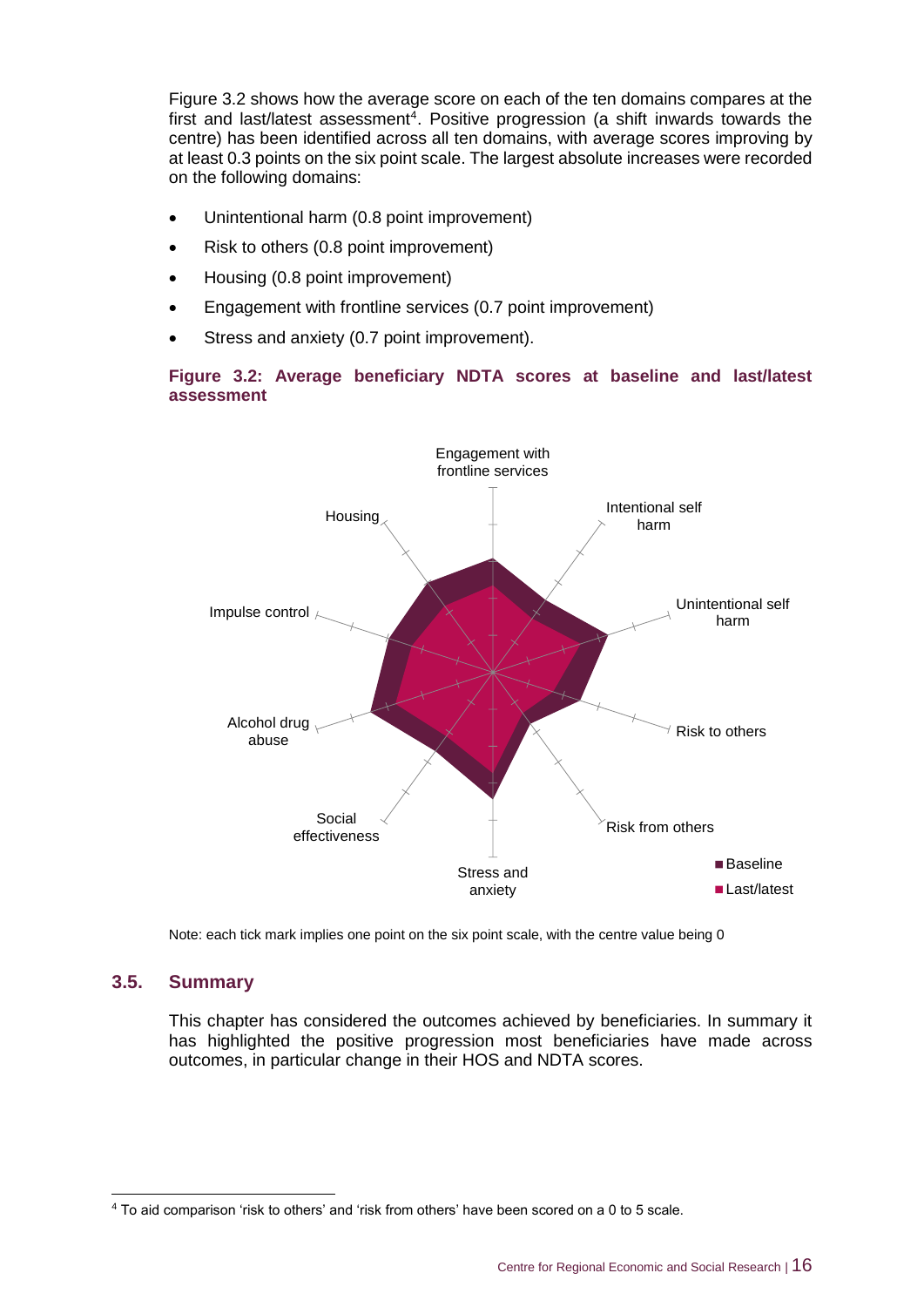The key findings to emerge are:

- By the 31st December 2019, **426 beneficiaries had a planned exit; this is 57 per cent of exited beneficiaries**. Planned exits include: gaining independence, having external support networks in place and moving to other support. Conversely unplanned exits include: prison, not being ready for support, refusing support and becoming deceased. Based on the expenditure of the WY-FI service this implies an **average cost of £22,217 per beneficiary who has a planned exit**.
- Analysis of HOS scores reveals a statistically significant improvement between first and last/latest assessments. At an individual beneficiary level, **67 per cent had an improvement in their HOS score**. Based on the total expenditure of the WY-FI service this implies the **average cost per beneficiary who has an improved HOS score is £17,176**.
- Similarly analysis of NDTA scores reveals a statistically significant improvement between first and last/latest assessments. Fully **74 per cent of beneficiaries reported an improvement in their NDTA score**. Based on the total expenditure of the WY-FI service this implies an **average cost of £15,461 per beneficiary who had an improved NDTA score**.
- The average costs show the WY-FI service has been more cost effective at supporting beneficiaries to manage their situations (as assessed by the HOS and NTDA) compared to supporting them into a positive planned exit from the service, including gaining independence. This is to be expected: supporting a beneficiary to improve their ability and confidence to manage their situation is a step on the ladder to gaining independence.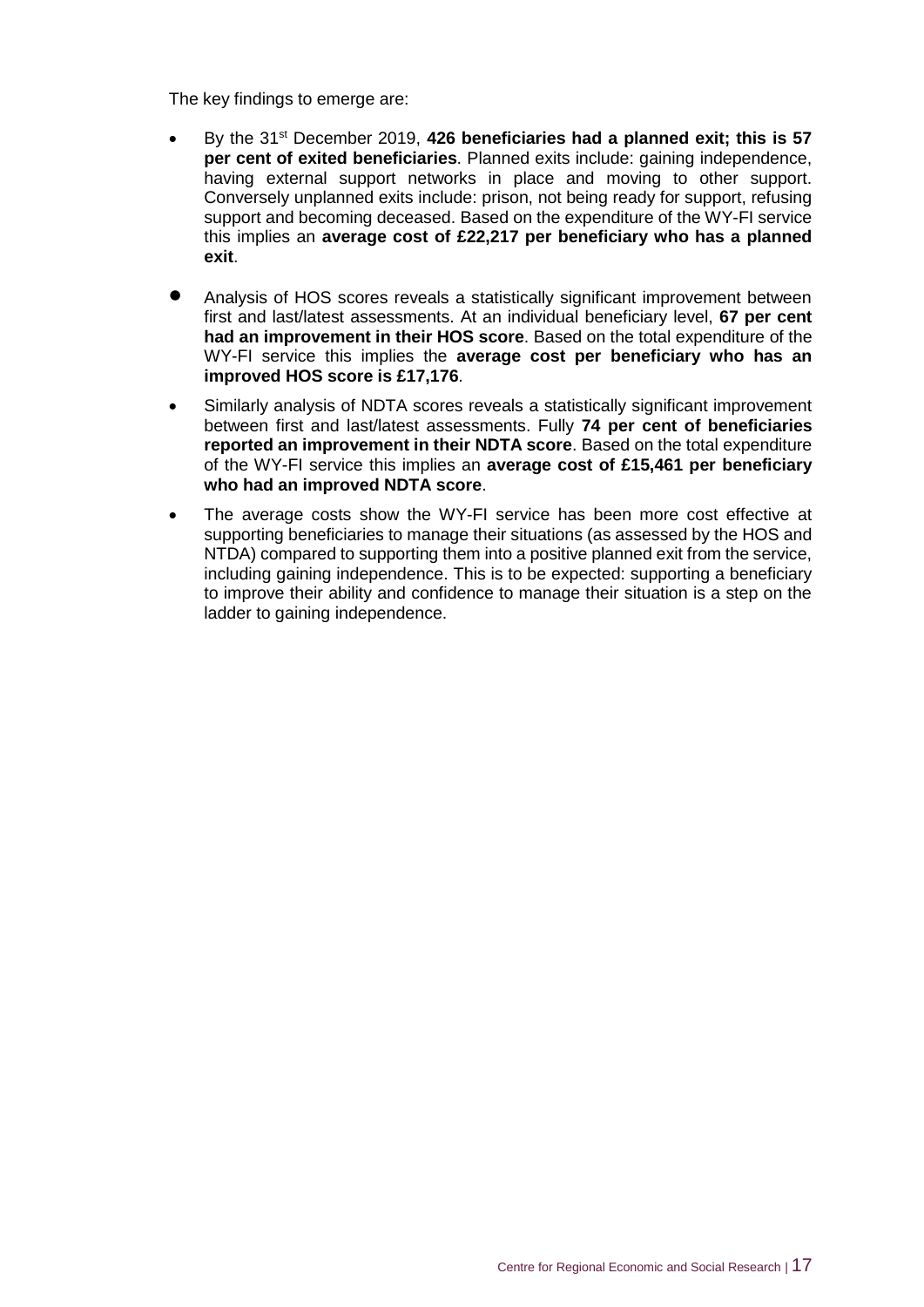# <span id="page-23-0"></span>**Impact on use of services**

## **4.1. Introduction**

This section considers the following questions:

- What is the overall impact on WY-FI on wider service costs?
- How does the overall impact of WY-FI on wider service costs break down by type of service usage and agency?
- How does the impact on wider service costs change over time?
- How does the impact on wider service costs vary by beneficiary outcomes?

## **4.2. What is the overall impact of WY-FI on wider service costs?**

Using the cost model set out in Section 1.2, it is predicted that the WY-FI service will lead to **increased costs for wider statutory services of £4.596 million (in 2019/20 prices) over the six quarters following the baseline quarter** (Figure 4.1). This is based on its expected 823 beneficiaries and after adjusting for optimism bias. This equates to an **additional service use cost of approximately £5,584 per beneficiary**, on average. However this masks a more nuanced picture that emerges in the following sections in this chapter.

Based on the total expenditure of the WY-FI service, this implies:

## **Every £1 of WY-FI expenditure leads to £0.49 in wider service costs**

This is the benefit-cost ratio of the WY-FI service. It highlights the increase in wider service costs that are associated with participation in WY-FI. However it is important to note that this benefit-cost ratio does not include wellbeing gains that beneficiaries will have achieved, nor does it include the outcomes implicit in the HOS or NDTA assessment.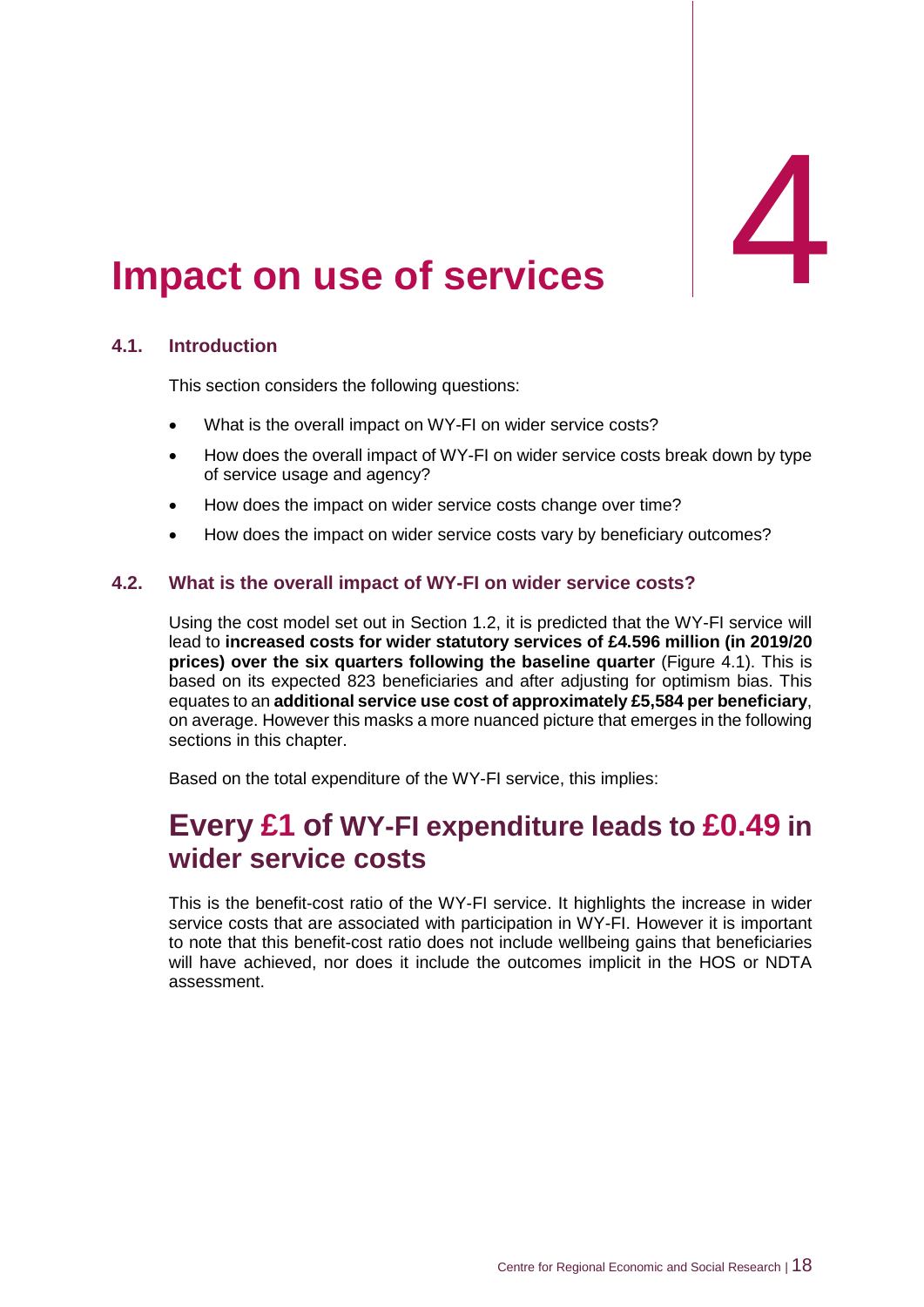## **4.3. How does the overall impact of WY-FI on wider service costs break down by type of service use and agency?**

Figure 4.1 shows costs savings or increases by service use type. WY-FI is predicted to create cost savings in ten of the 18 types of service use that are considered. Conversely cost increases are expected for eight types of service use.

Generally **cost savings are associated with reductions in negative 'reactive' events**. Whereas **cost increases result from increases in more positive 'treatment' or 'preventative' events**. By far the largest cost increase (and influence on the overall result) is for 'days as a mental health service inpatient', which is predicted to increase by £2.9 million. This equates to just under £3,500 per beneficiary. The second highest cost increase is for 'hospital inpatient episodes': £1,193,000 or £1,450 per beneficiary.

The overall increase in costs have resulted from relatively small increases in the absolute number of beneficiaries using each type of service. For example the estimated number of beneficiaries receiving mental health service inpatient care increased from 27 (out of 823) beneficiaries in the baseline quarter to 40 (out of 823) beneficiaries in quarter six.

The largest cost savings result from reductions in:

- court proceedings (£234,000 or approximately £280 per beneficiary)
- arrests (£214,000 or approximately £260 per beneficiary)
- evictions (£200,000 or approximately £240 per beneficiary).



## **Figure 4.1: Cost change by service use type**

Figure 4.2 considers cost savings, or increases, by agency. It shows that six of the eight agencies considered are likely to experience a cost reduction, albeit a fairly small cost reduction. Conversely two agencies experience an increased cost: the NHS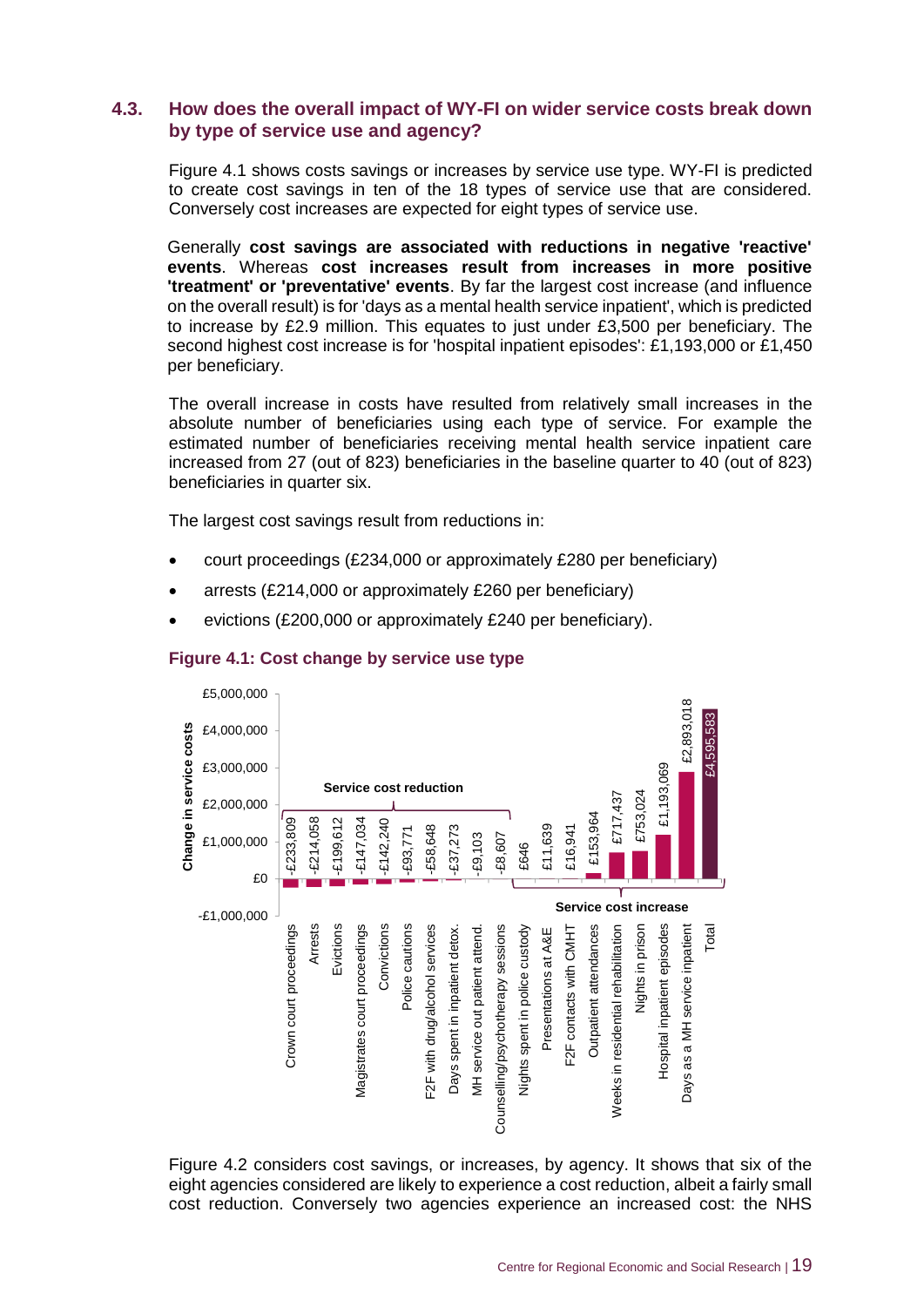$(£4.66$  million or £5,670 per beneficiary) and local authorities<sup>5</sup> (£211,000 or £211 per beneficiary).



## **Figure 4.2: Cost change by agency**

## **4.4. How does the impact on wider service costs change over time?**

This question considers how changes in service use costs have changed over time. It is based on an analysis of data undertaken in Autumn 2019 covering service use up to the end of June 2019. Figure 4.3 provides a visual representation of the trend in overall average service use costs per beneficiary over time. Two quarter rolling average figures have been used to smooth the trend caused by fluctuations between individual quarters. A spike in costs is shown during the first 12 month following a beneficiary's engagement. In the second year the evidence suggests there are signs of reducing cost increases and cost savings.

In more detail Figure 4.3 shows average beneficiary costs per beneficiary increased by a growing amount in each quarter from starting on WY-FI (Q1-Q2) until Q3-Q4. In Q4-Q5 and Q5-Q6 although costs were higher than in the baseline period the level of increases were less than in both the preceding periods: increases of £406 and £246 per beneficiary respectively. Finally the responses for the period Q6-Q7 highlight a £350 reduction in average beneficiary service use costs compared to the baseline.

-

<sup>&</sup>lt;sup>5</sup> Through costs for evictions and provisions to health and social services.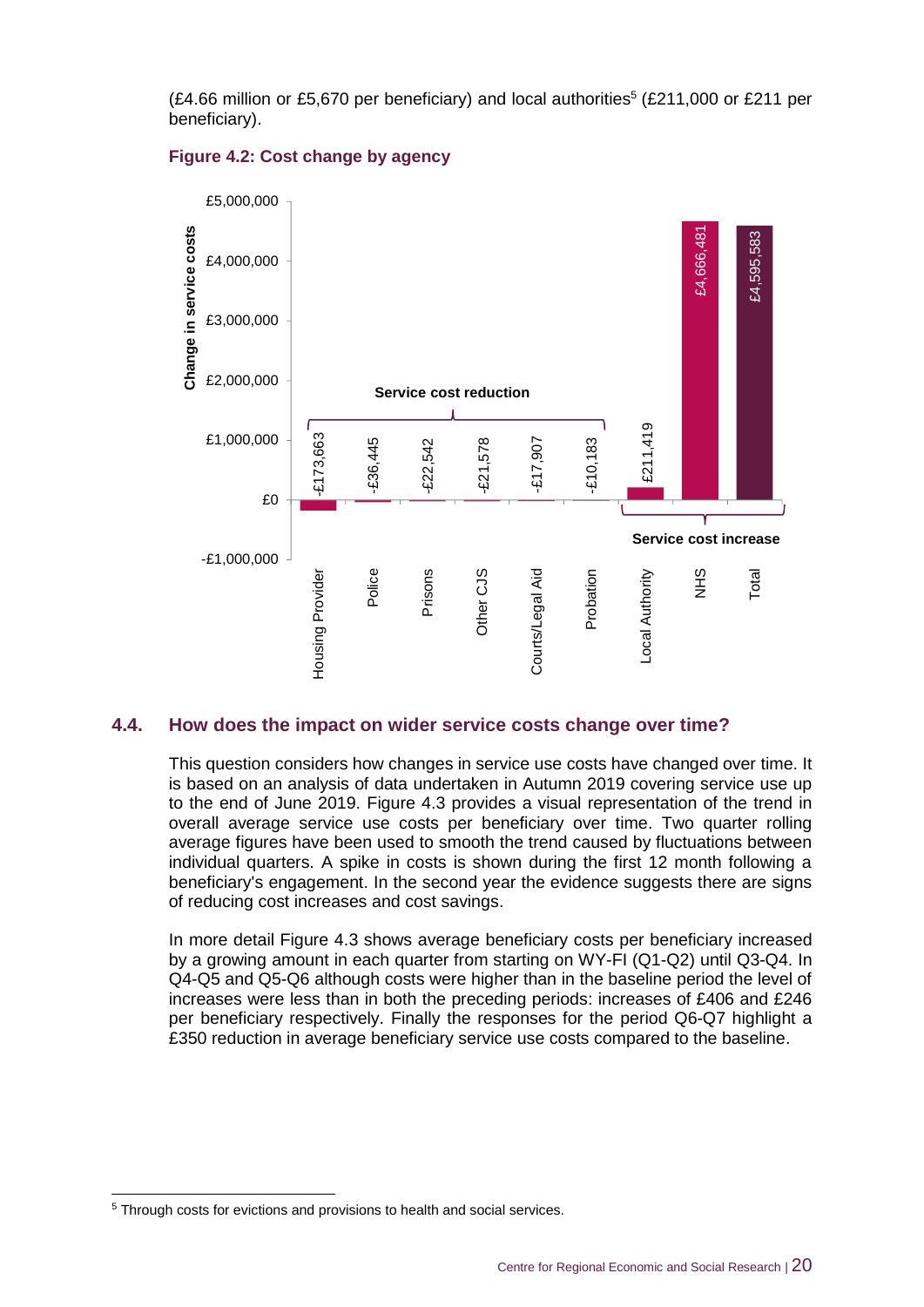Analysis of change in average beneficiary service use costs over time by service type reveals four broad patterns:

- Cost savings in all six time periods. These are generally reactive usages associated with the criminal justice system: arrests, convictions, police cautions and evictions.
- Cost increases in all six time periods. These are generally associated with significant 'planned' treatments: outpatient attendances, hospital inpatient attendances, mental health inpatient attendances and nights in prison.
- Initial cost increase followed by cost savings. These are mainly less long-term preventative and treatment services: counselling or psychotherapy attendances, face-to-face contacts with drug and alcohol services, days spent in inpatient detoxification, weeks spent in residential rehabilitation, presentation at A&E and nights spent in police custody.
- The remaining four service use types fit between these main patterns, with some fluctuation within a broader trend of initial cost increases and later cost savings.



#### **Figure 4.3: Change in average service use costs per beneficiary over time**

## **4.5. How does the impact on wider service costs vary by beneficiary outcomes?**

This question seeks to identify differences in service use costs changes by other beneficiary outcomes. Specifically it compares differences between beneficiaries who:

- had a planned exit from WY-FI and those whose exit was unplanned
- improved on the Homeless Outcome Star and those whose score stayed the same or worsened
- improved on the NDTA and those whose score stayed the same or worsened
- had a prison stay and those who did not.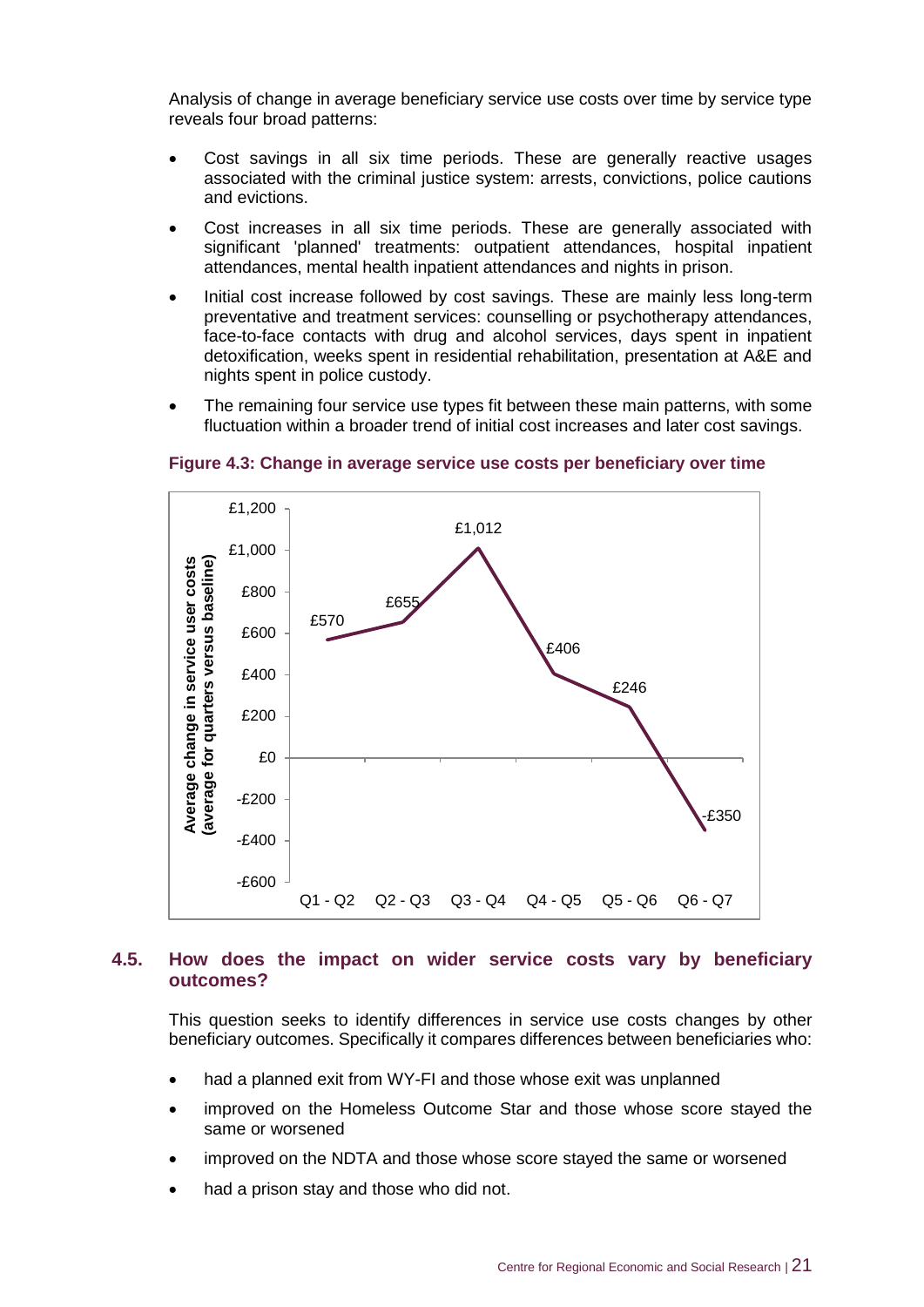## *Nature of exit*

This sub-section compares changes in service use costs by whether a beneficiary had a planned or unplanned exit from WY-FI.

The analysis considers differences in change between the base quarter and the subsequent 4 quarters (12 months). Overall average service costs were seen to increase for beneficiaries regardless of whether they had a planned or unplanned exit from WY-FI. However **average service usage costs increased by a far greater amount for beneficiaries with an unplanned exit (£7,813) compared to beneficiaries who had a planned exit (£2,543); a difference of £5,270 per beneficiary (Table 4.1)**.

Analysis by beneficiary types reveals:

- Beneficiaries with an unplanned exit reported much higher service use cost increases for:
	- Days as a mental health service inpatient: an average increase of £6,680 per beneficiary with an unplanned exit compared to £1,165 per beneficiary with a planned exit.
	- Hospital inpatient episodes: an average increase of £1,523 per beneficiary with an unplanned exit compared to a £88 cost saving per beneficiary with a planned exit.
	- Nights in prison: an average increase of £1,571 per beneficiary with an unplanned exit compared to £449 per beneficiary with a planned exit.
- Beneficiaries with a planned exit reported significantly higher service use cost increases for:
	- Weeks in residential rehabilitation: an average increase of £1,104 per beneficiary with a planned exit compared to £0 per beneficiary with an unplanned exit.
	- Crown court proceedings: an average saving of £229 per beneficiary with planned exit compared to a £1,227 cost saving per beneficiary with an unplanned exit.
	- Magistrates court proceedings: an average increase of £216 per beneficiary with a planned exit compared to a £449 cost saving per beneficiary with an unplanned exit.

This subsection highlights two points. First the importance of ensuring that a beneficiary's exit is 'planned'. Second achieving a planned exit still requires increased service usage and costs beyond the WY-FI service itself to address beneficiary needs and promote independence.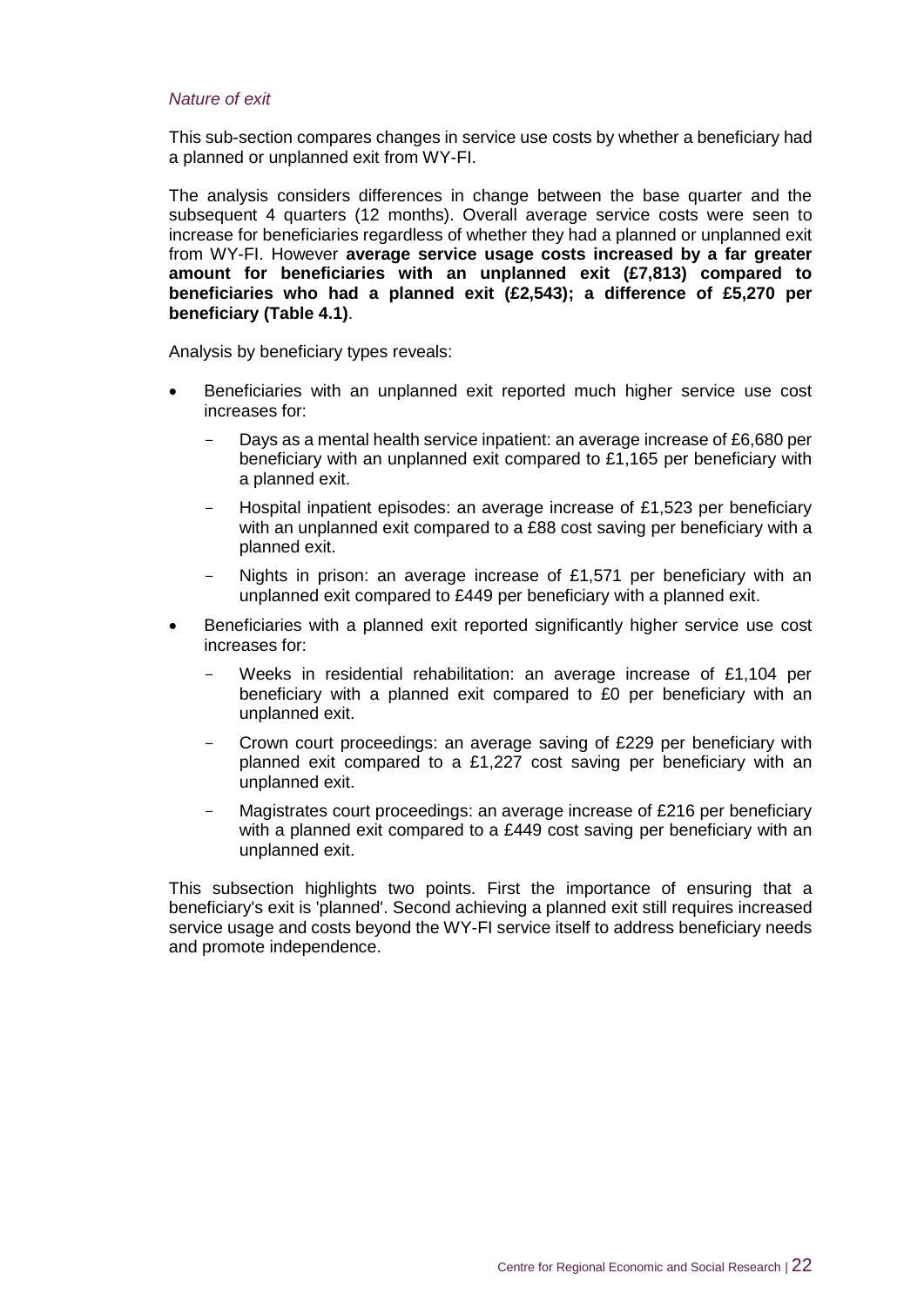| <b>Service</b>                      | <b>Planned</b> | <b>Unplanned</b> | <b>Difference</b> |
|-------------------------------------|----------------|------------------|-------------------|
| Days as a MH service inpatient      | £1,165         | £6,680           | $-£5,515$         |
| Hospital inpatient episodes         | $-E88$         | £1,523           | $-£1,612$         |
| Nights in prison                    | £449           | £1,571           | $-£1,121$         |
| <b>Presentations at A&amp;E</b>     | $-E26$         | £417             | $-£444$           |
| Outpatient attendances              | £115           | £174             | $-E59$            |
| Evictions                           | $-£154$        | $-E123$          | $-E30$            |
| Counselling/psychotherapy           |                |                  |                   |
| sessions                            | $-E15$         | -£6              | -£9               |
| MH service outpatient attend.       | $-E19$         | $-E26$           | £6                |
| Days spent in inpatient detox.      | -£48           | $-E63$           | £15               |
| F2F with drug/alcohol services      | $-E18$         | -£36             | £19               |
| Nights spent in police custody      | £18            | -£17             | £34               |
| Police cautions                     | -£9            | $-E113$          | £104              |
| F <sub>2</sub> F contacts with CMHT | £67            | -£88             | £155              |
| Arrests                             | $-E65$         | $-E256$          | £191              |
| Convictions                         | £80            | $-E148$          | £228              |
| Magistrates court proceedings       | £216           | $-E449$          | £665              |
| Crown court proceedings             | -£229          | $-E1,227$        | £997              |
| Weeks in residential rehabilitation | £1,104         | £0               | £1,104            |
| <b>Overall</b>                      | £2,543         | £7,813           | $-£5,270$         |

**Table 4.1: Change in average service costs per beneficiary by planned or unplanned exit from WY-FI**

## *Homelessness Outcome Star*

Table 4.2 shows change in average service use costs per beneficiary over two quarters following their baseline, split by whether beneficiaries reported an improvement or no change/worsening in their HOS assessment score. The data have been ordered by the difference in change, with a negative difference (the categories shaded in grey near the top) indicating instances where beneficiaries with an improved HOS reported a 'better' change in average service use costs compared to beneficiaries who reported a worsening HOS score.

The following key points emerged:

- Over the two quarters overall average service costs increased both for beneficiaries whose HOS assessment scores improved and stayed the same/worsened.
- Overall average service costs increased by a greater amount for beneficiaries whose HOS score improved (£1,655) compared to beneficiaries whose HOS score stayed the same/worsened (£1,526); this suggests initial increases in service usage helps WY-FI beneficiaries to improve their HOS outcomes by addressing treatment needs and promoting independence.
- Typically beneficiaries who had an improved HOS assessment score reported:
	- Relatively greater cost increases for positive treatment service uses such as: days as a mental health service inpatient, weeks in residential rehabilitation and face to face appointments with CMHT.
	- Relatively greater cost savings for negative reactive service uses such as: crown court proceeding and nights in prison.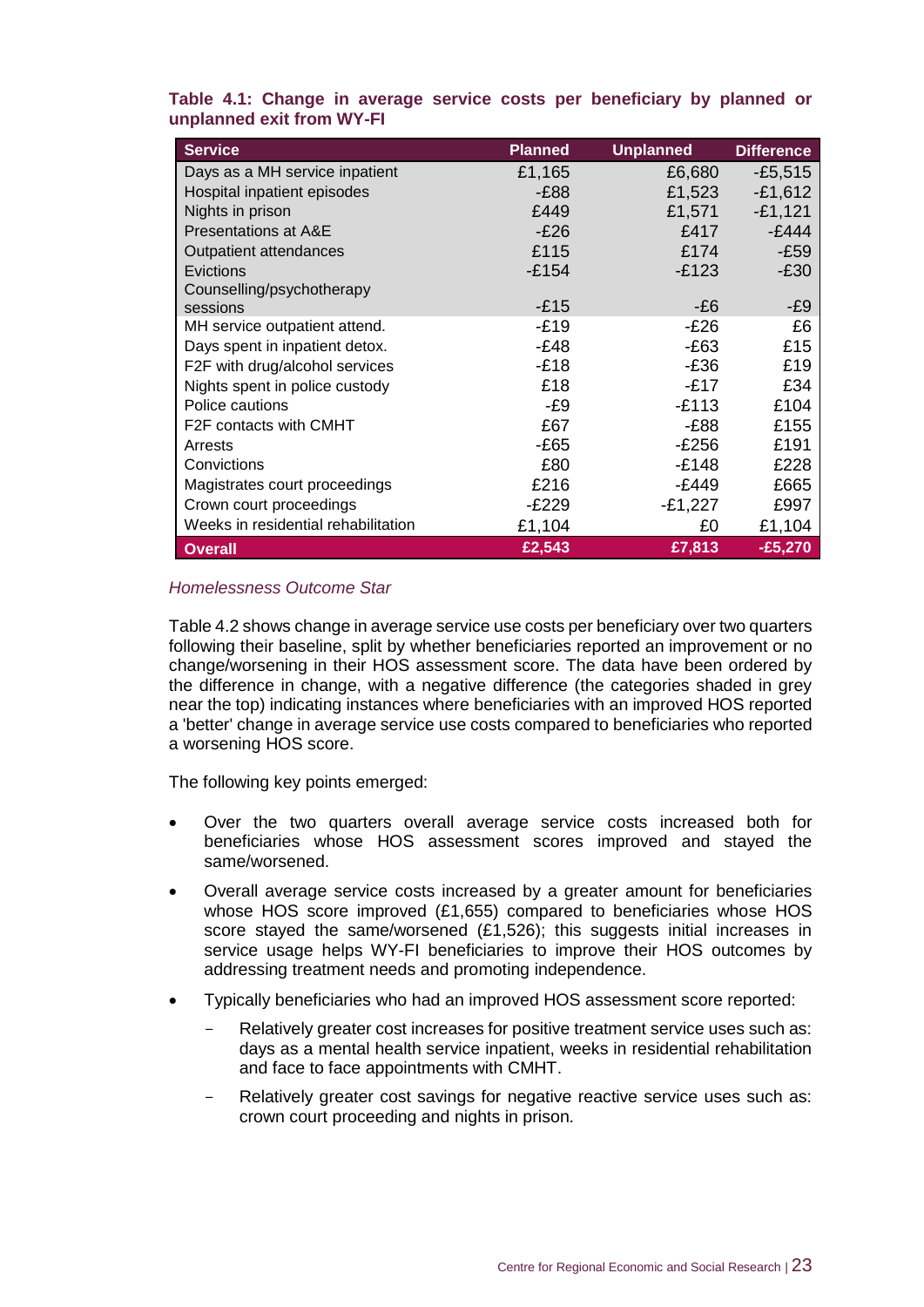| <b>Service</b>                      | <b>Improved</b> | <b>Same/Worsened</b> | <b>Difference</b> |
|-------------------------------------|-----------------|----------------------|-------------------|
| Crown court proceedings             | $-E453$         | £620                 | $-£1,074$         |
| Nights in prison                    | £70             | £653                 | $-£583$           |
| Convictions                         | $-E42$          | £116                 | $-£158$           |
| F2F with drug/alcohol services      | -£5             | £52                  | $-E57$            |
| Evictions                           | $-E72$          | $-E53$               | $-E19$            |
| <b>Presentations at A&amp;E</b>     | £74             | £82                  | $-E7$             |
| Nights spent in police custody      | £2              | £8                   | $-E6$             |
| <b>Outpatient attendances</b>       | £22             | £26                  | -£4               |
| Counselling/psychotherapy           |                 |                      |                   |
| sessions                            | £18             | £7                   | £11               |
| Arrests                             | -£47            | -£69                 | £22               |
| Days spent in inpatient detox.      | -£1             | -£26                 | £25               |
| Police cautions                     | £11             | -£30                 | £41               |
| Magistrates court proceedings       | $-E41$          | $-E114$              | £73               |
| MH service outpatient attend.       | £83             | -£41                 | £123              |
| Hospital inpatient episodes         | £385            | £184                 | £201              |
| F2F contacts with CMHT              | £188            | $-E39$               | £227              |
| Weeks in residential rehabilitation | £427            | £0                   | £427              |
| Days as a MH service inpatient      | £1,039          | £149                 | £890              |
| <b>Overall</b>                      | £1,655          | £1,526               | £129              |

**Table 4.2: Change in average service costs per beneficiary by whether HOS score improved or stayed the same/worsened**

## *New Directions Team Assessment "Chaos Index"*

Table 4.3 shows changes in average service costs in the two quarters following the baseline quarter broken down by whether beneficiaries had reported an improvement or no change/worsening in their NDTA score. The data have been ordered by the difference in change, with a negative difference (the categories shaded in grey near the top) indicating instances where beneficiaries with an improved NDTA score reported a 'better' change in average service costs compared to beneficiaries who reported the same or a worse NDTA score. The following key points emerged:

- Over three quarters overall average service costs per beneficiary increased for beneficiaries whose NDTA scores improved and stayed the same/worsened.
- Overall average service costs increased by a greater amount for beneficiaries whose NDTA score improved (£1,637) compared to beneficiaries whose NDTA score stayed the same/worsened (£1,269); as in the previous subsection this suggests increased service usage and costs, at least over the short term, support beneficiaries to improve their outcomes.
- Underpinning this difference, those whose NDTA score improved reported a significantly higher service use cost increase for days as a mental health service inpatient: an average increase of £969 per beneficiary with an improved NDTA score compared to £155 per beneficiary with the same or worse NDTA score.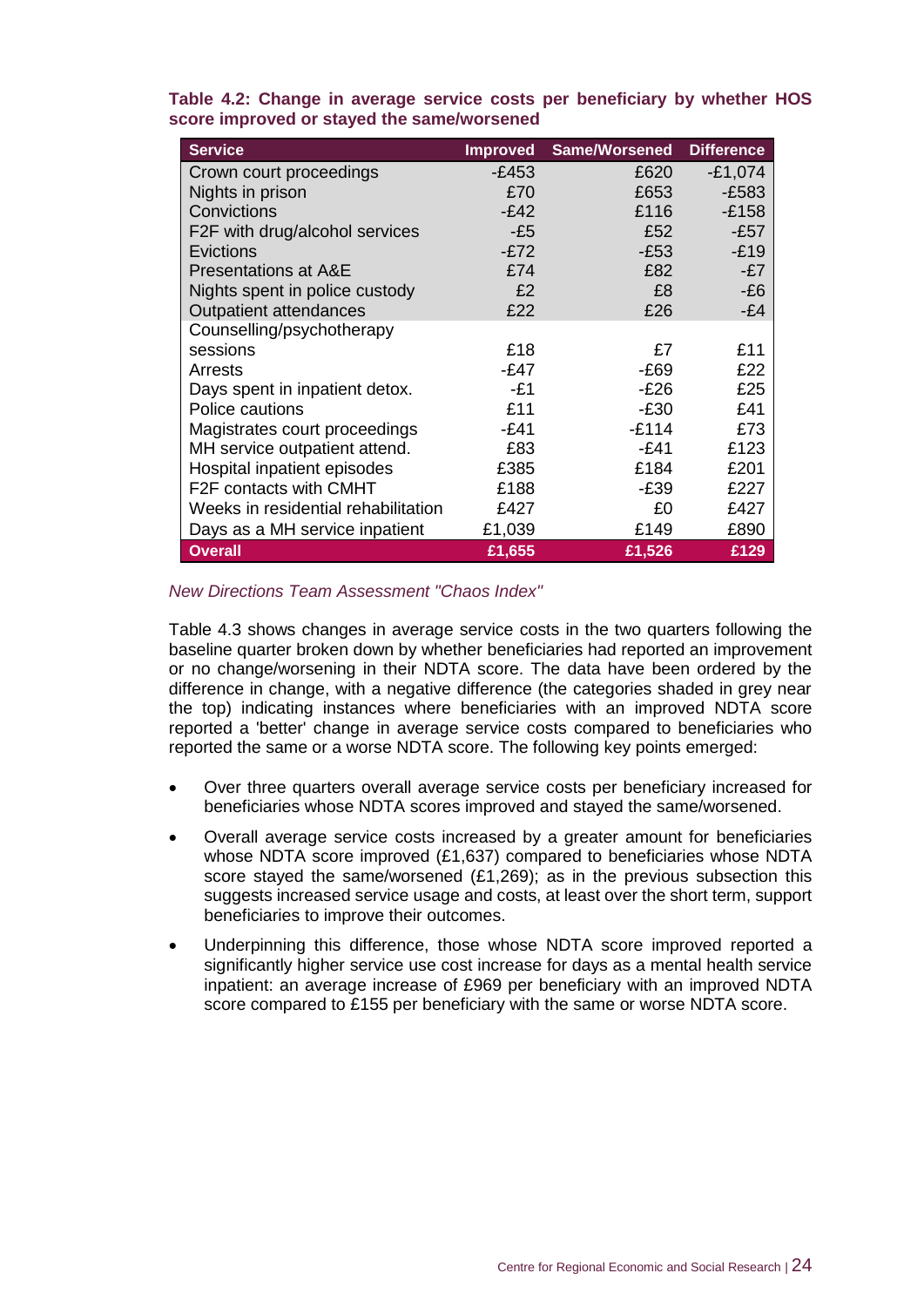| <b>Service</b>                  | <b>Improved</b> | Same/<br>worsened | <b>Difference</b> |
|---------------------------------|-----------------|-------------------|-------------------|
| residential<br>Weeks<br>in      |                 |                   |                   |
| rehabilitation                  | £232            | £755              | -£523             |
| Nights in prison                | £217            | £662              | -£446             |
| <b>Presentations at A&amp;E</b> | £34             | £249              | $-E215$           |
| Days spent in inpatient detox.  | $-E19$          | £148              | $-E167$           |
| F2F with drug/alcohol services  | -£3             | £9                | $-E12$            |
| Hospital inpatient episodes     | £390            | £399              | -£9               |
| Counselling/psychotherapy       |                 |                   |                   |
| sessions                        | £12             | £11               | £0                |
| Outpatient attendances          | £21             | £20               | £1                |
| Nights spent in police custody  | £5              | $-£10$            | £15               |
| F2F contacts with CMHT          | £104            | £75               | £29               |
| Evictions                       | -£77            | $-E122$           | £44               |
| Convictions                     | -£22            | $-E67$            | £45               |
| MH service outpatient attend.   | £50             | $-F2$             | £52               |
| Police cautions                 | £10             | $-E48$            | £59               |
| Arrests                         | $-E38$          | -£171             | £133              |
| Magistrates court proceedings   | -£30            | $-E198$           | £167              |
| Crown court proceedings         | -£215           | -£596             | £381              |
| Days as a MH service inpatient  | £969            | £155              | £814              |
| <b>Overall</b>                  | £1,637          | £1,1269           | £368              |

**Table 4.3: Change in average service costs per beneficiary by whether NDTA score improved or stayed the same/worsened**

#### *Prison stay*

A striking difference in service costs emerged between those who had a prison stay compared to those who did not. To do this analysis, beneficiaries were split into two groups: those who had been to prison in the 12 months following the baseline quarter and beneficiaries who had not been to prison in that period.

Table 4.4 shows changes in average service costs per beneficiary over two quarters following the baseline quarter split by whether beneficiaries had a prison stay or not. The data have been ordered by the difference in change, with a negative difference (the categories shaded in grey near the top) indicating instances where beneficiaries without a prison stay reported a 'better' change in service costs compared to beneficiaries who reported a prison stay.

The following key points emerged:

- Over the time period considered overall average service use costs increased for beneficiaries who both had a prison stay and did not.
- However overall average service costs increased by a much greater amount for beneficiaries who had a prison stay (£10,624) compared to beneficiaries who did not (£515).
- Beneficiaries with a prison stay had significantly higher average service use cost increases for:
	- Nights in prison: on average increased by £3,733 per beneficiary with a prison stay compared to a £166 reduction for beneficiaries without a prison stay.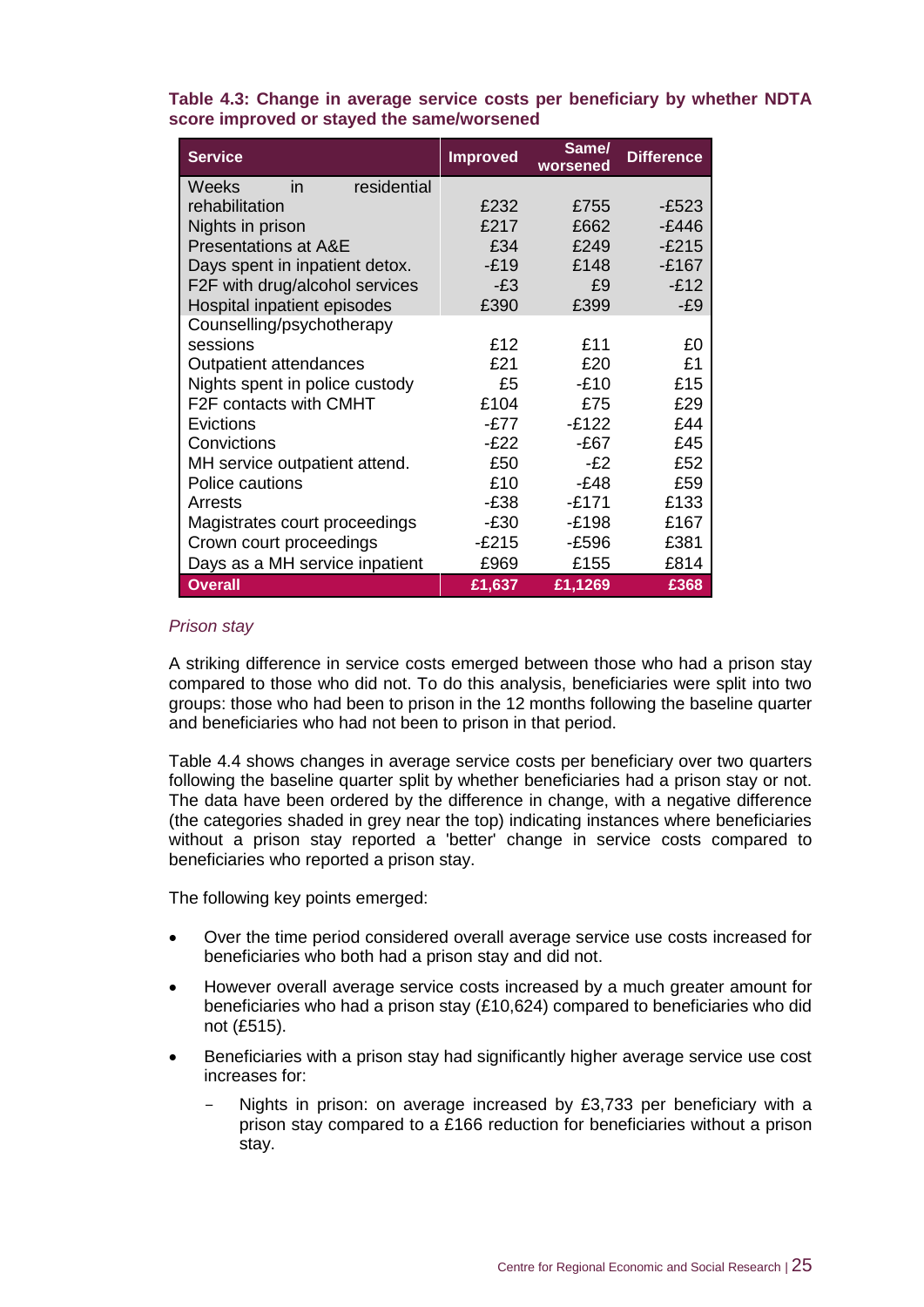- Days as a mental health service inpatient: on average increased by £4,123 per beneficiary with a prison stay compared to a £506 increase for beneficiaries without a prison stay.
- Crown court proceedings: on average increased by £1,172 per beneficiary with a prison stay compared to a cost reduction of £477 for beneficiaries without a prison stay.
- Conversely beneficiaries without a prison stay had significantly higher service use cost increases for weeks in residential rehabilitation.

| <b>Service</b>                      | <b>No prison</b> | <b>Prison</b> | <b>Difference</b> |
|-------------------------------------|------------------|---------------|-------------------|
| Nights in prison                    | $-166$           | 3,733         | $-3,899$          |
| Days as a MH service inpatient      | 506              | 4,123         | $-3,617$          |
| Crown court proceedings             | -477             | 1,172         | $-1,649$          |
| F2F contacts with CMHT              | 31               | 453           | $-422$            |
| Arrests                             | $-84$            | 286           | $-370$            |
| Evictions                           | $-107$           | 134           | $-241$            |
| Magistrates court proceedings       | $-72$            | 123           | $-195$            |
| MH service outpatient attend.       | 22               | 139           | $-117$            |
| Hospital inpatient episodes         | 387              | 460           | $-73$             |
| Convictions                         | $-30$            | 9             | $-39$             |
| Police cautions                     | $-7$             | 23            | $-30$             |
| Nights spent in police custody      | $-1$             | 28            | $-29$             |
| Outpatient attendances              | 22               | 14            | 9                 |
| F2F with drug/alcohol services      | 0                | -10           | 10                |
| Counselling/psychotherapy           |                  |               |                   |
| sessions                            | 10               | -1            | 12                |
| Days spent in inpatient detox.      | $-2$             | $-27$         | 24                |
| Presentations at A&E                | 99               | -34           | 133               |
| Weeks in residential rehabilitation | 385              | 0             | 385               |
| <b>Overall</b>                      | £515             | £10,624       | $-£10,109$        |

## **Table 4.4: Change in average service costs per beneficiary by prison stay or not**

## **4.6. Summary**

This chapter has considered the impact of the WY-FI service in beneficiaries' use of services. It has shown:

 Overall WY-FI leads to increased service costs. The expected increase in service costs is **£5,584 per beneficiary** over six quarters compared to the baseline. This implies £1 of WY-FI expenditure leads to £0.49 wider service costs.

However this needs be put into context:

- Overall increases in costs have mainly been created by increased service use in a limited number of service use types; particularly days as a mental health service inpatient. Costs were shown to be lower for 10 of the 18 service use types considered.
- The service use types with increased costs tend to be positive treatment services. Many of these increases in service use will be to address previous untreated conditions. As such these expenditures could have taken place earlier if they had been identified sooner, and support had been available to enable beneficiaries to access the treatments that they were entitled. It is likely that these will reduce over time as treatments are completed. Also these treatment services are likely to prevent longer-term, often more expensive and reactive, service use. For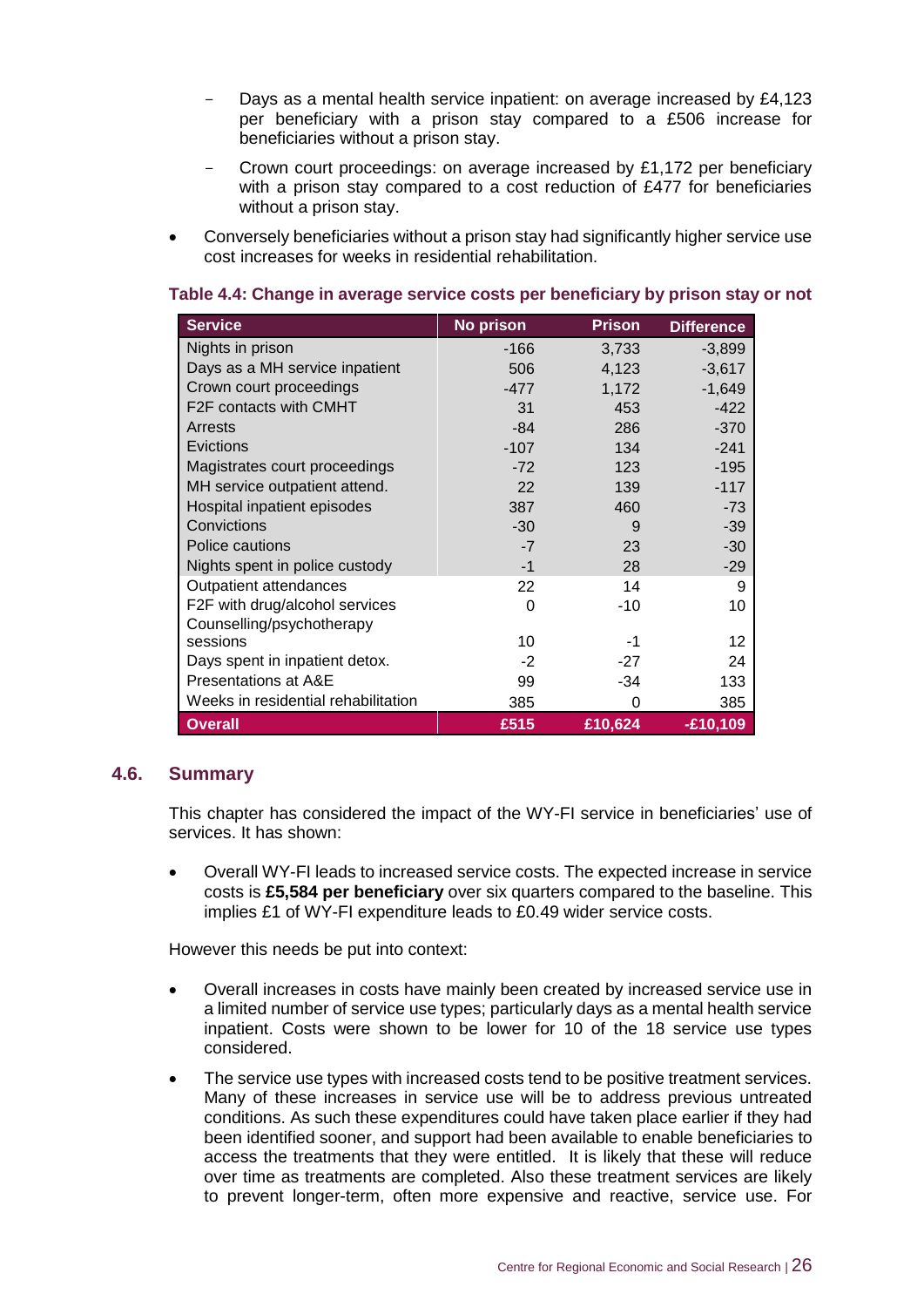example planned outpatient attendances are likely to lead to longer-term reduced reactive accident and emergency attendances.

- Analysis of changes in service costs over time suggests that savings start to emerge within the second year after starting on WY-FI. The trend is for a spike in wider service use costs during the first 12 months following engagement. In the second year the evidence suggests that in Q4-Q5 and Q5-Q6 although costs were higher than in the baseline period the level of increases were less than in both the preceding periods. Finally the figures for the period Q6-Q7 indicate a reduction in average service use costs compared to the baseline.
- The overall increase in costs has resulted from relatively small increases in the absolute number of beneficiaries using each type of service. For example the estimated number of beneficiaries receiving mental health service inpatient care increased from 27 (out of 823) beneficiaries in the baseline quarter to 40 (out of 823) beneficiaries in quarter six.
- Increased service use costs were identified despite beneficiaries reporting positive outcomes on other metrics such as improved HOS and NDTA scores. It is likely that these improvements have been achieved *because of* the increases in service costs. Therefore cost increases, at least in the short term, should be seen as a positive, rather than a negative, impact of WY-FI.
- Finally more detailed analysis identified a large difference in the increase in service costs between beneficiaries who recorded a prison stay after starting on WY-FI compared to those who did not: £10,624 and £515 respectively over three quarters. Addressing factors which may lead to a prison stay should be addressed as a priority. This includes promoting the relatively lower cost preventative and treatment service uses which can reduce the likelihood of a prison stay.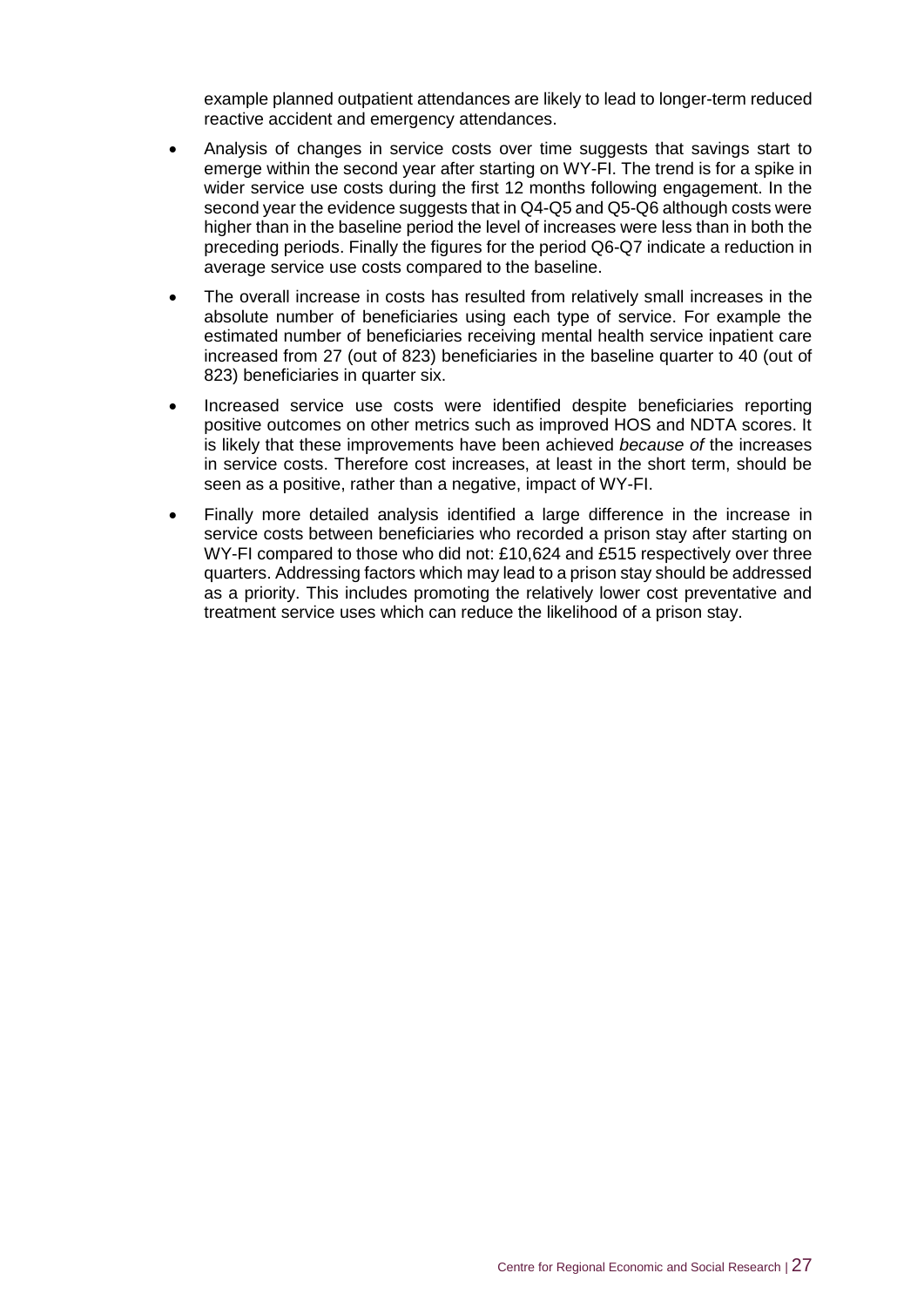# <span id="page-33-0"></span>Recommendations

## **5.1. Introduction**

This chapter presents a series of recommendations based on the analysis in preceding sections.

## **5.2. Recommendations**

Based on these findings the following recommendations can be made.

First, the positive findings developed in this report, alongside the wider process evaluation, provide support for the principles underpinning the WY-FI service to be adopted in services to promote independence for those with multiple and complex needs.

Second, addressing multiple and complex needs requires a substantial and sustained financial commitment from commissioners. This needs to cover interventions working directly with beneficiaries as well as indirect support services which assist those with a lived experience to overcome treatment needs. These indirect services include mental health services, secondary hospital care and drug and alcohol services.

Third, work is needed to develop funding mechanisms that appropriately reward and compensate services for the additional cost burdens that they face in supporting people with lived experience to become independent. Such funding mechanisms need to reflect distribution across services and over time, with upfront preventative work replacing later reactive service costs. The findings in this report support a move to more collaborative longer-term funding agreements and a move away from annual, siloed budgets.

Fourth, despite the learning developed in these evaluation reports there should be a commitment to further research and evaluation work to understand the longer-term benefits and implications of WY-FI and its approach. In particular this should focus on the longer-term impact on service costs and the implications that this has for funding arrangements.

Finally, the report has highlighted the importance of continued work with beneficiaries. A central priority is keeping beneficiaries out of prison.